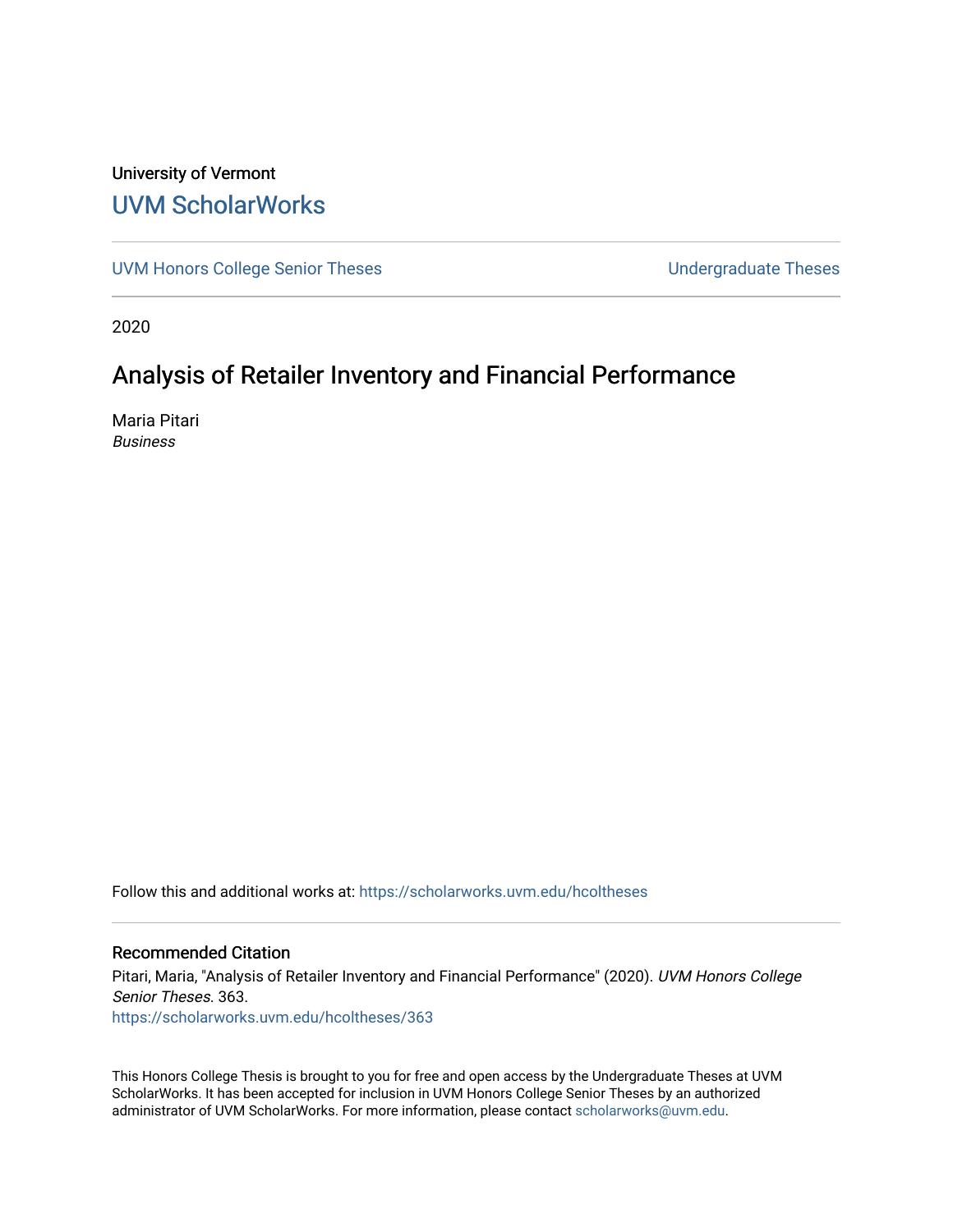# ANALYSIS OF RETAILER INVENTORY AND FINANCIAL PERFORMANCE

By: Maria Pitari

Faculty Advisor: Akshay Mutha

May 1, 2020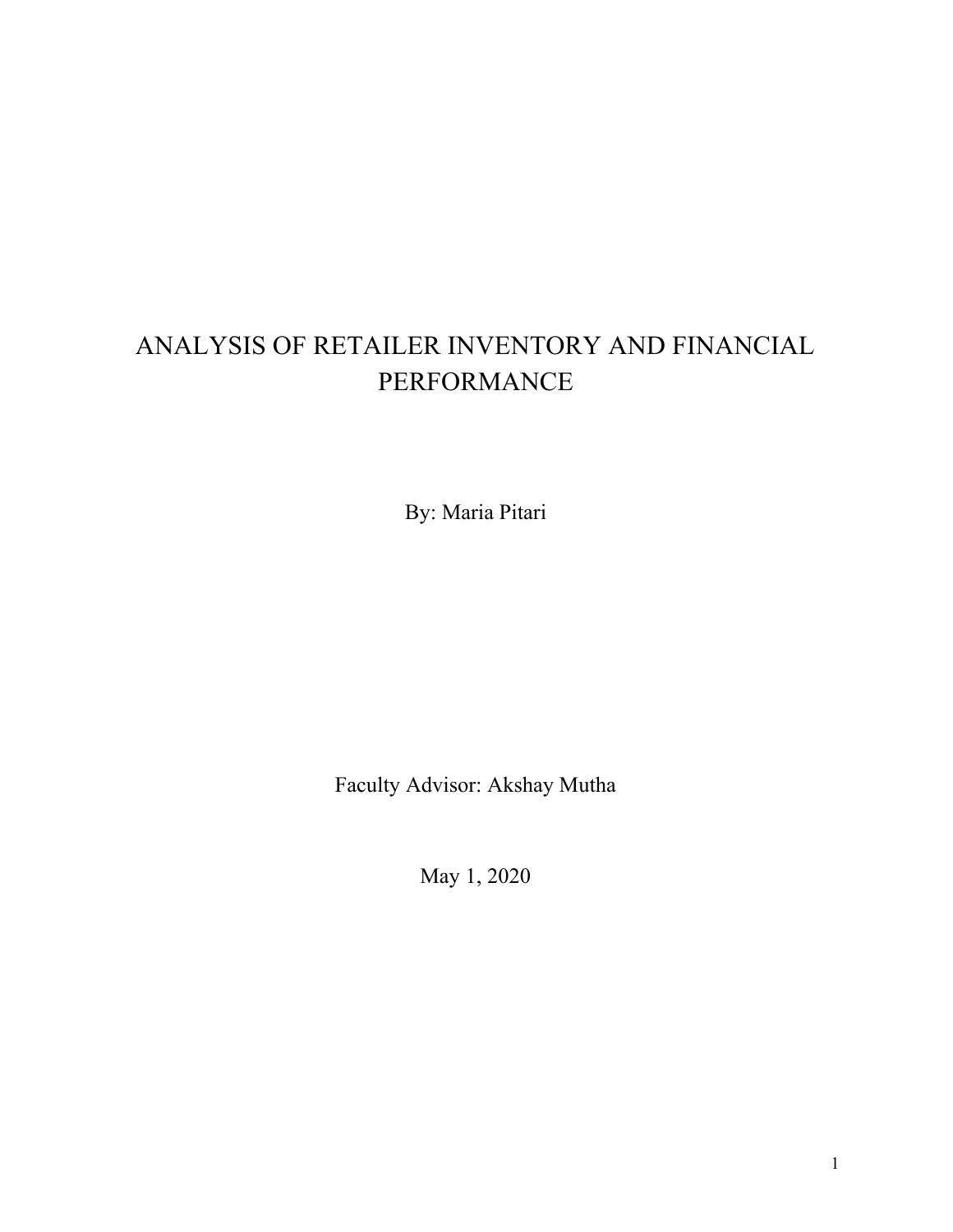# **1. Introduction**

Effective inventory management is considered to be of fundamental importance for retailer performance. On one hand, excess inventory generates costs associated with the storage and disposal of unsold merchandise. On the other hand, insufficient inventory decreases customer satisfaction and negatively impacts sales. Due to the costs associated with overstocking and understocking, ordering policy arises as an important determinant of financial performance.

While several studies in operations management and accounting literature have focused on the concurrent relationship between inventory levels and financial metrics, less research has been conducted on the predictive power of inventory on future financial performance. This paper attempts to recreate the regression model and results originally presented in Kesavan and Mani (2013) to analyze the relationship between inventory growth and on-year-ahead earnings for U.S. public retailers.

In addition, this paper aims to build upon Kesavan and Mani (2013)'s findings by applying their model to recent data in order to test whether results vary as a function of different macroeconomic conditions. Specifically, I attempt to study the impact of trade policy changes related to the ongoing economic conflict between the United States and China.

Unlike Kesavan and Mani (2013), I do not find a statistically significant relationship between abnormal inventory growth and future earnings per share for the years 2004-2009. However, when applying the same model to data from 2013 to 2018, I find a significant, inverted-U relationship between the two variables. Although my results vary from Kesavan and Mani (2013), the extension suggests that abnormal inventory growth is impacted by macroeconomic factors that encourage retailers to accumulate excess inventory. My results also suggest that excess inventories have a larger negative impact on future earnings than insufficient inventories, implying that retailers should prioritize strategies that prevent bloated inventory levels above those that lead to decreased service levels

# **2. Literature Review**

### **2.1. The Link Between Inventory and Financial Performance**

The link between inventory and financial performance has received significant attention in both operations management (OM) and accounting literature. A large portion of this line of research has focused on the financial implications of inventory reduction. Several studies explore these implications by analyzing the financial performance of firms before and after they adopt Just in Time (JIT) inventory management, as it is often observed that firms who adopt JIT initiatives report lower inventory levels (Billesbach and Hayen 1994, Huson and Nanda 1995, Biggart and Gargeya 2002). Huson and Nanda (1995), for example, provide strong evidence that firms' earnings per share (EPS) tend to increase in the periods following JIT adoption, even when JIT implementation increases unit manufacturing costs. That is, the cost savings of inventory reduction outweigh the reductions in operating margins, leading to higher net earnings.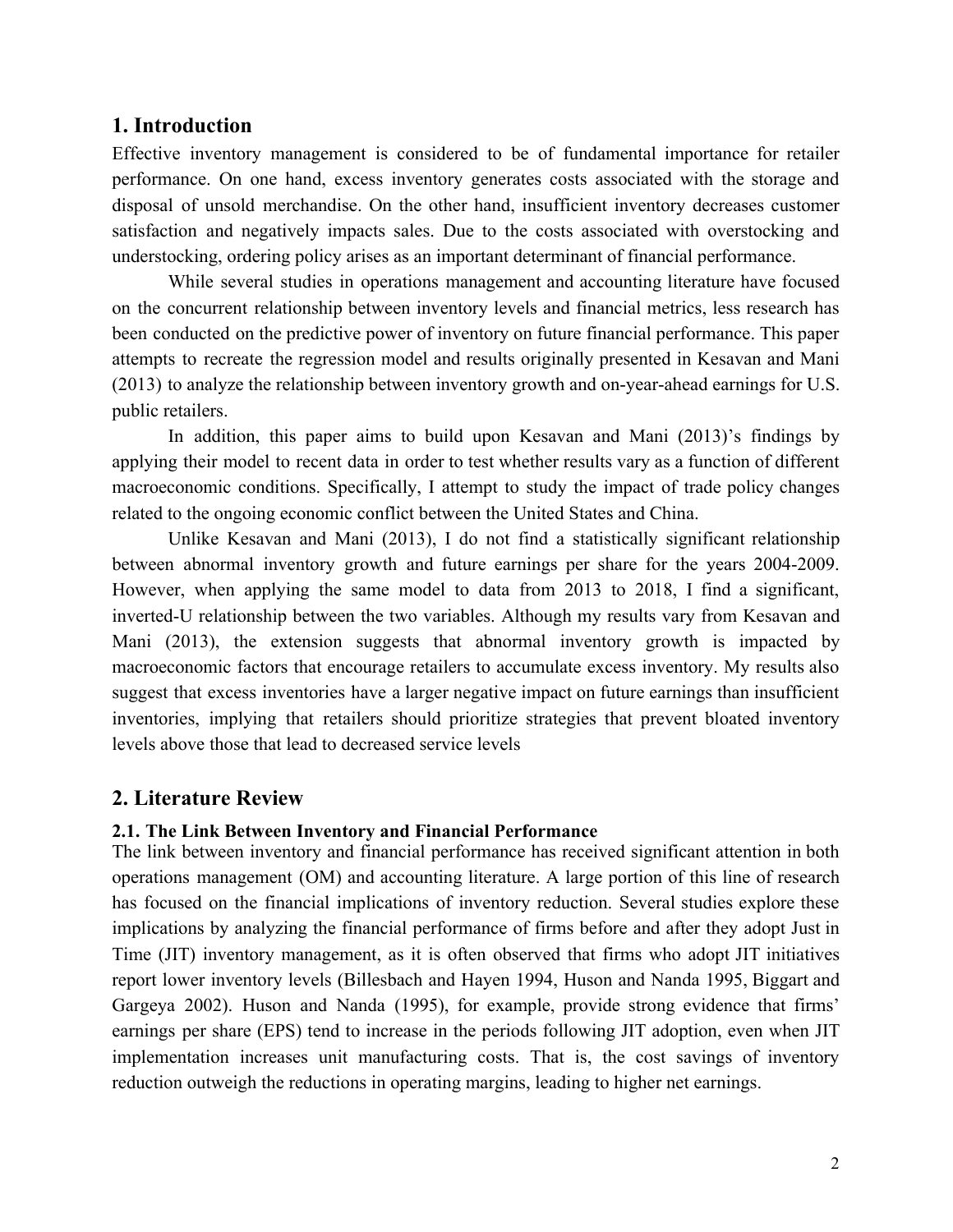More recently, Fullerton et al. (2003) examine the effect of JIT manufacturing implementation on firm profitability, as measured by return on assets (ROA), return on sales, and cash flow margin. Fullerton et al. (2003) find a significant negative correlation between inventory margin (total inventory divided by net sales) and each of the profitability measures.

The inventory-financial performance link is further examined by Cannon (2008), who finds little or no relationship between increased inventory turnover and financial performance. More interestingly, for some of the observed firms in the study, higher inventory turnover worsened financial outcomes. The discrepancy between Cannon (2008) and earlier empirical work can be explained through theoretical OM literature. While Cannon (2008) assumes a linear relationship between inventory level and financial performance, OM literature suggests this relationship follows an inverted-U shape, implying there is an optimal level of inventory leanness, after which further decreasing inventory has a negative impact on firm performance.

Eroglu and Hofer (2011) provide empirical evidence of the inverted-U relationship, while additionally addressing a second shortcoming of prior literature on inventory leanness and financial performance: the aggregation of data points from firms in broadly-defined industry sectors. This approach is problematic as it fails to account for industry-specific characteristics that may affect the inventory-financial performance relationship, such as demand and supply conditions and the nature of the product.

#### **2.2. Inventory Management in the Retail Industry**

In order to control for industry-specific characteristics, this paper will focus solely on retail operations. Effective inventory management is of particular importance in the retail sector, as inventory constitutes a significant portion of current and total assets (Gaur 2005). In 2018, retail inventory investment in the United States averaged over \$637 billion (U.S. Census Bureau 2019).

OM literature has widely focused on 'ordering policy' in retail operations. This includes order quantity decisions, order timing decisions, and order frequency decisions. These decisions are made under the objective of minimizing the expected costs of being overstocked or understocked due to supply and demand mismatches (Kabak and Schiff 1978). Ordering policy, therefore, aims to manage the tradeoff between excessive and insufficient inventory levels.

This tradeoff can be summarized as the following. Inventory reduction decreases the amount of capital tied up in product storage. It also prevents the accumulation of excess inventory and the cost associated with the disposal of unsold merchandise (Singhal 2005). However, inventory reduction may reduce the service level, leading to customer dissatisfaction and foregone sales (Fitzsimons 2000, Anderson et al. 2006). Inventory accumulation, on the other hand, increases the service level, but concurrently increases inventory-associated costs: the cost of capital (interest and opportunity), as well as the physical cost of storage (facility maintenance, storage taxes, insurance, spoilage etc.) (Singhal 2005).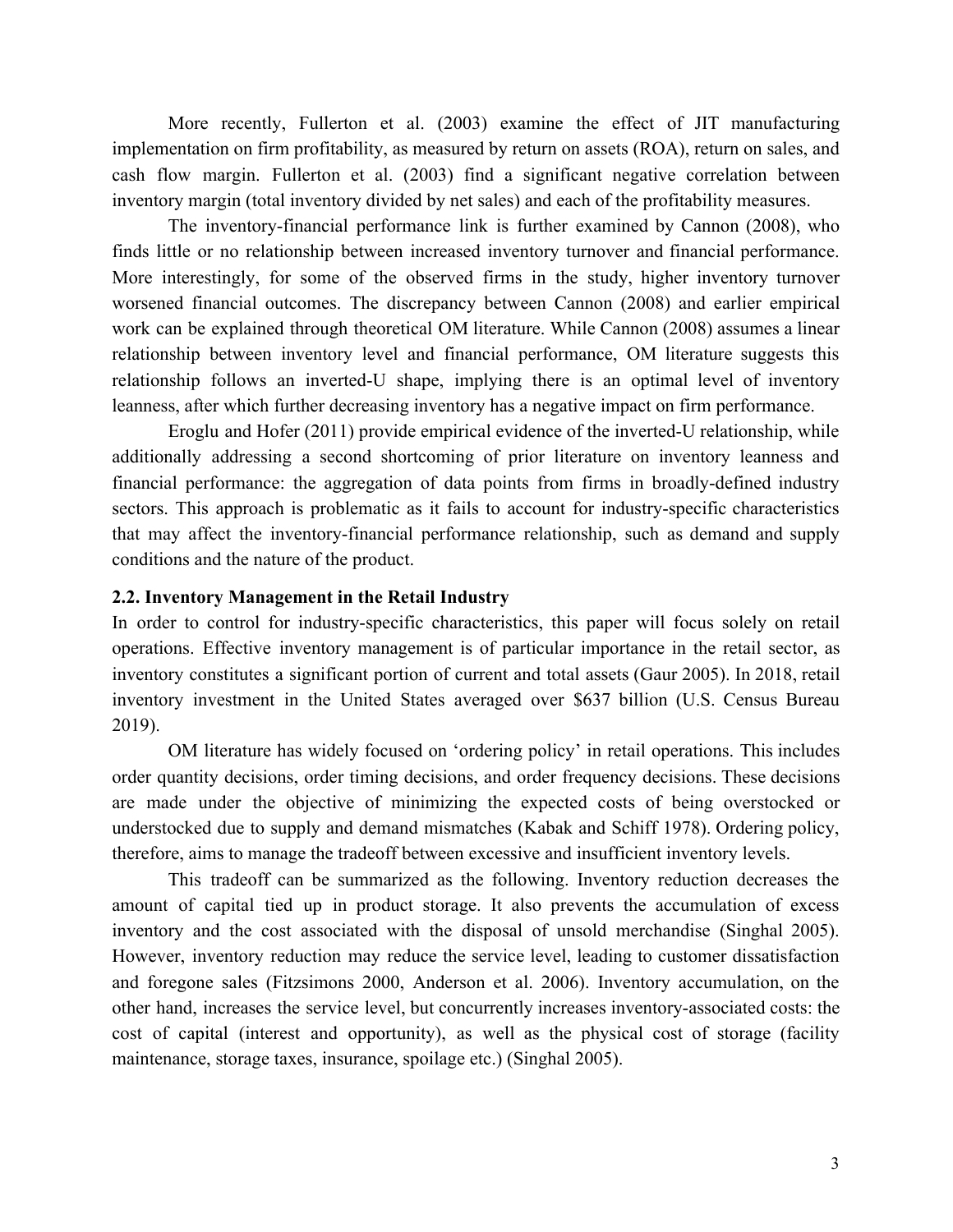#### **2.3. Inventory as a Predictor of Retailers' Future Financial Performance**

Due to the costs associated with overstocking and understocking, ordering policy arises as an important determinant of retailer performance. Extensive research has been conducted on the contemporaneous relationship between inventory management and financial performance of retailers. Gaur et al. (2005) find a strong negative correlation between inventory turns and gross margin for all but one of the observed retail sectors. Roumiantsev and Netessine (2005) find that inventory *levels* have no correlation to current ROA. However, they also conclude that operational elasticities, defined as a percentage change in the inventory level associated with a one percent change in variables such as sales and lead time changes, consistently explain current profitability. In other words, companies that react faster to changes in demand by adjusting inventories report higher ROA.

While the immediate impact of inventory management on financial performance is well-researched, limited empirical evidence exists on the *predictive* power of inventory on future sales and earnings for retailers. The accounting and finance literature related to this line of work has yielded mixed results. Bernard and Noel (1991) find a strong positive correlation between unexpected inventory increases and one-quarter-ahead sales, and a strong negative correlation between unexpected inventory increases and one-quarter-ahead profit margins for retailers. The increase in sales, however, is found to be temporary and a result of retailers "dumping" excess inventory at reduced prices. The negative impact on profit margins and earnings, on the other hand, is observed consistently over the four subsequent quarters. In contrast to Bernard and Noel (1991), Abarbanell and Bushee (1997) find that annual inventory growth (measured as change in inventory divided by change in sales) is not predictive of one-year-ahead earnings in the retail industry.

Kesavan et al. (2010) focus on the impact of inventory-related information on analysts' sales forecast for U.S. public retailers. They find that incorporating cost of goods sold, inventory level, and gross margin as endogenous variables in a sales forecast significantly improves the accuracy of the forecast. Sales forecast accuracy is paramount in equity research as it is one of the primary inputs in standard firm valuation models. Sales projections are also highly valued by investors. Oftentimes, minor positive (negative) deviations in reported sales from projected sales are associated with significant increases (decreases) in stock prices (Kesavan el al. 2010). Therefore, Kesavan et al. (2010)'s results have relevant implications for both equity analysts and investors.

Kesavan and Mani (2013) build upon previous research by providing evidence of an inverted-U relationship between inventory growth and future earnings. They argue that inventory growth consists of two components: normal and abnormal. The former refers to factors related to a firm's regular economic activity, such as gross margin, capital intensity, store growth, product variety, and competition. The latter refers to significant changes in inventory levels that cannot be explained by the aforementioned factors. Kesavan and Mani (2013) find that the relationship between inventory growth and future earnings arises because of the *abnormal* component.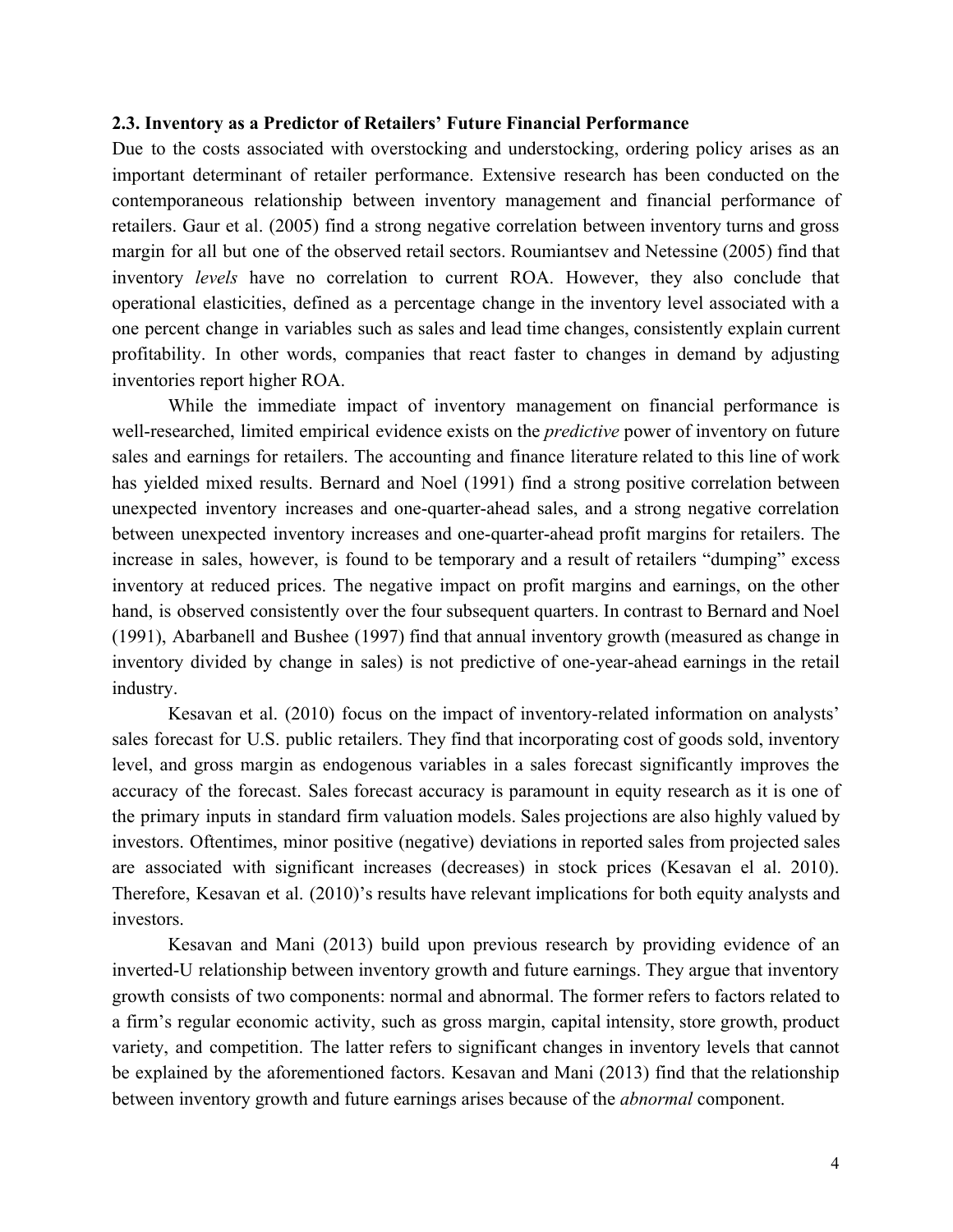Positive (negative) abnormal inventory growth (AIG) indicates that a retailer's inventory grew more (less) than expected in a given time period. Positive AIG could signal poor operational performance and lower future earnings due to discounting. Alternatively, it could signal expected demand increases and higher future earnings. On the other hand, negative AIG could signal operational improvements and higher earnings, or expected demand decreases and lower earnings. The relationship between AIG and future earnings per share, therefore, depends on the dominant drivers in an aggregate sample. Kesavan and Mani (2013) explain that an inverted-U relationship will arise between AIG and future EPS if the prevailing driver of positive AIG is poor operational performance, and if the prevailing driver of negative AIG is lower expected demand.

#### **2.4. On the Relationship Between Abnormal Inventory Growth and Stock Performance**

Despite the predictive power of inventory-related information, research suggests that analysts consistently fail to incorporate this information in their forecasts. Kesavan et al. (2010), Kesavan and Mani (2013) and Alan et al. (2014) all find that analysts fully or partially ignore information regarding firms' operations that would improve the accuracy of their sales and expenses predictions. Interestingly, Hendricks and Singhal (2009) report that excess inventory announcements are associated with an economically and statistically significant negative stock market reaction. Based on this response, it is clear that analysts fail to anticipate excess inventory announcements, despite having access to historical inventory data that allows them to proactively identify AIG.

Given that inventory growth is not fully absorbed into analyst forecasts, retail stocks may not fully reflect all available financial information, and therefore may be priced incorrectly according to the Efficient Market Hypothesis (Fama 1970). If this is the case, an investment strategy based on inventory growth may yield abnormal rates of return, which can be defined as higher security returns than those generated by benchmarks or those measured by the Capital Asset Pricing Model (Sharpe 1964) or Fama and French (1993)'s Three-Factor Model. Thomas and Zhang (2002) provide some evidence in support of this hypothesis by building upon the previous work of Sloan (1996). Sloan (1996) finds that firms with low levels of accruals, defined as changes in working capital that are scaled by average beginning and ending total assets, experience abnormal future positive stock returns around future earnings announcements. Thomas and Zhang (2002) complement this finding by analyzing the components of accruals and concluding that inventory changes are primarily responsible for the market inefficiency identified by Sloan (1996). This result is especially relevant to the current paper given the high level of inventory investment on behalf of retailers.

Chen et al. (2007) further explore the correlation between inventory and long-term retail stock performance by forming portfolios as a function of a firm's abnormal inventory. They find strong evidence that retailers with bloated inventory yield lower stock returns in the long-run, and some, yet weaker, evidence that retailers with low inventory yield particularly high stock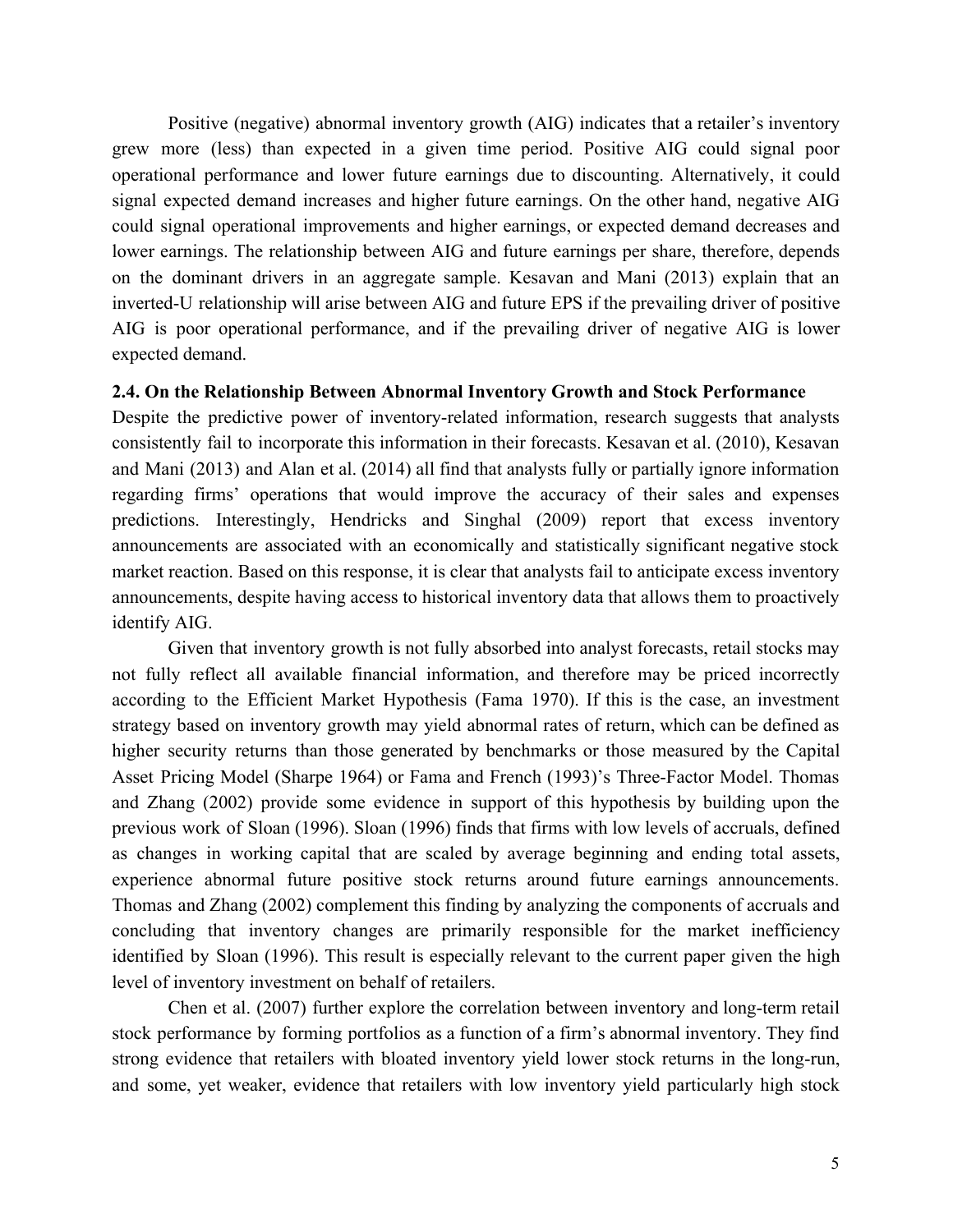returns. Kesavan and Mani (2013) use sorting and regression approaches to identify whether AIG is an anomaly variable, and find that both methodologies produce the same conclusion: the information content in AIG is a significant determinant of stock performance even when controlling for previously known anomaly variables. Superior or inferior OM performance is also found to correlate with abnormal stock returns by Alan et al. (2014) and Ullrich and Transchel (2017).

This paper attempts to expand the current line of research by testing the robustness of Kesavan and Mani (2013)'s model representing the relationship between AIG and one-year-ahead earnings per share (EPS). While Kesavan and Mani (2013) utilize financial data from 1999 to 2009, I apply their model to more recent data, spanning the period from 2011 to 2018. By applying the model to a set of data collected during a different time period, I attempt to determine whether Kesavan and Mani (2013)'s conclusions remain consistent under various economic conditions.

# **3. Research Setup**

# **3.1. Data Description**

Using SAS, I begin by merging the following annual files from the Compustat Annual Database: Industrial Balance Sheet, Industrial Income Statement, Statement of Cash Flows, Fiscal Market Data, Period Descriptor, Company Descriptor, and Security Header. After combining the files, I narrow the data to the selected period in Kesavan and Mani (2013), 1999-2009. I repeat this process with the respective quarterly files obtained from the Compustat Quarterly Database. Table 1 reports the selected Compustat field names from the annual and quarterly files that are used to calculate the variables described in §3.2.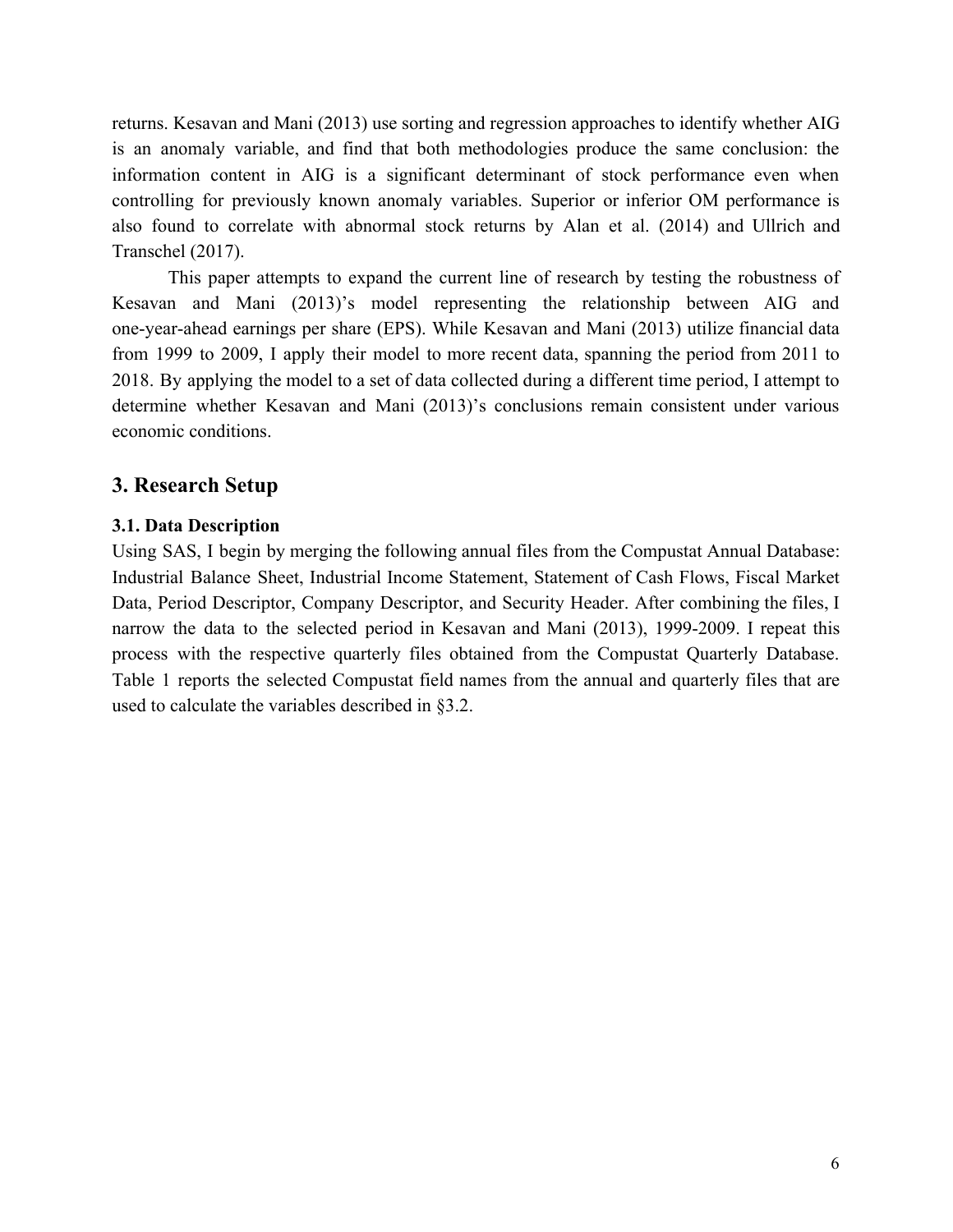| Variable         | Compustat            |                                               |
|------------------|----------------------|-----------------------------------------------|
| Name             | field names          | Definition                                    |
| $\dot{i}$        | <b>KYGVKEY</b>       | Firm ID                                       |
| $\boldsymbol{t}$ | <b>FYYYY</b>         | Fiscal year                                   |
| q                | <b>FYYYYQ</b>        | Quarter                                       |
| $SIC_{ii}$       | <b>SIC</b>           | <b>Standard Industry Classification Code</b>  |
|                  | LOC                  | Location                                      |
| $AP_{iiq}$       | <b>APQ</b>           | Quarterly accounts payable                    |
| $CFO_{it}$       | <b>OANCF - XIDOC</b> | Operating cash flow                           |
| $COGS_{it}$      | <b>COGS</b>          | Cost of goods sold                            |
| $Comps_{ii}$     | <b>RTLCS</b>         | Comparable store sales growth                 |
| $DO_{ii}$        | D <sub>O</sub>       | Discontinued operations                       |
| $EBXI_{it}$      | <b>IBC</b>           | Income before extraordinary items             |
| $EPS_{it}$       | <b>EPSFX</b>         | Earnings per share                            |
| $FCA_{it}$       | <b>FCA</b>           | Foreign exchange income (loss)                |
| $I_{itq}$        | <b>INVTQ</b>         | Quarterly ending inventory                    |
| $LIFO_{it}$      | <b>LIFR</b>          | LIFO reserve                                  |
| $N_{it}$         | $\texttt{RTLNSE}$    | Number of stores                              |
| $P_{it}$         | PRCC F               | Previous fiscal year's ending stock price     |
| $PPE_{ita}$      | <b>PPENTQ</b>        | Quarterly net property, plant, and equipment  |
| $RENT_{it}$      | MRC15                | Rental commitments for the next five years    |
| $SGA_{it}$       | <b>XSGA</b>          | Selling, general, and administrative expenses |
| $SR_{it}$        | <b>REVT</b>          | Total revenue                                 |
| $TA_{it}$        | AT                   | Total assets                                  |
| $xsga_d$         | XSGA DC              | Observations that combine SGA with COGS       |

**Table 1: Data Fields for Variables**

Starting with the merged annual file, I focus my analysis on retail companies by removing firms whose Standard Industrial Classification (SIC) code is not between 5200 and 5999. The resulting sample contains retailers across eight sub-sectors as classified by the U.S. Department of Commerce: lumber and other building materials dealers (SIC 52), general merchandise stores (SIC 53), food stores (SIC 54), eating and drinking places (SIC 55), apparel and accessory stores (SIC 56), home furnishing stores (SIC 57), automotive dealers and service stations (SIC 58), and miscellaneous retail (SIC 59).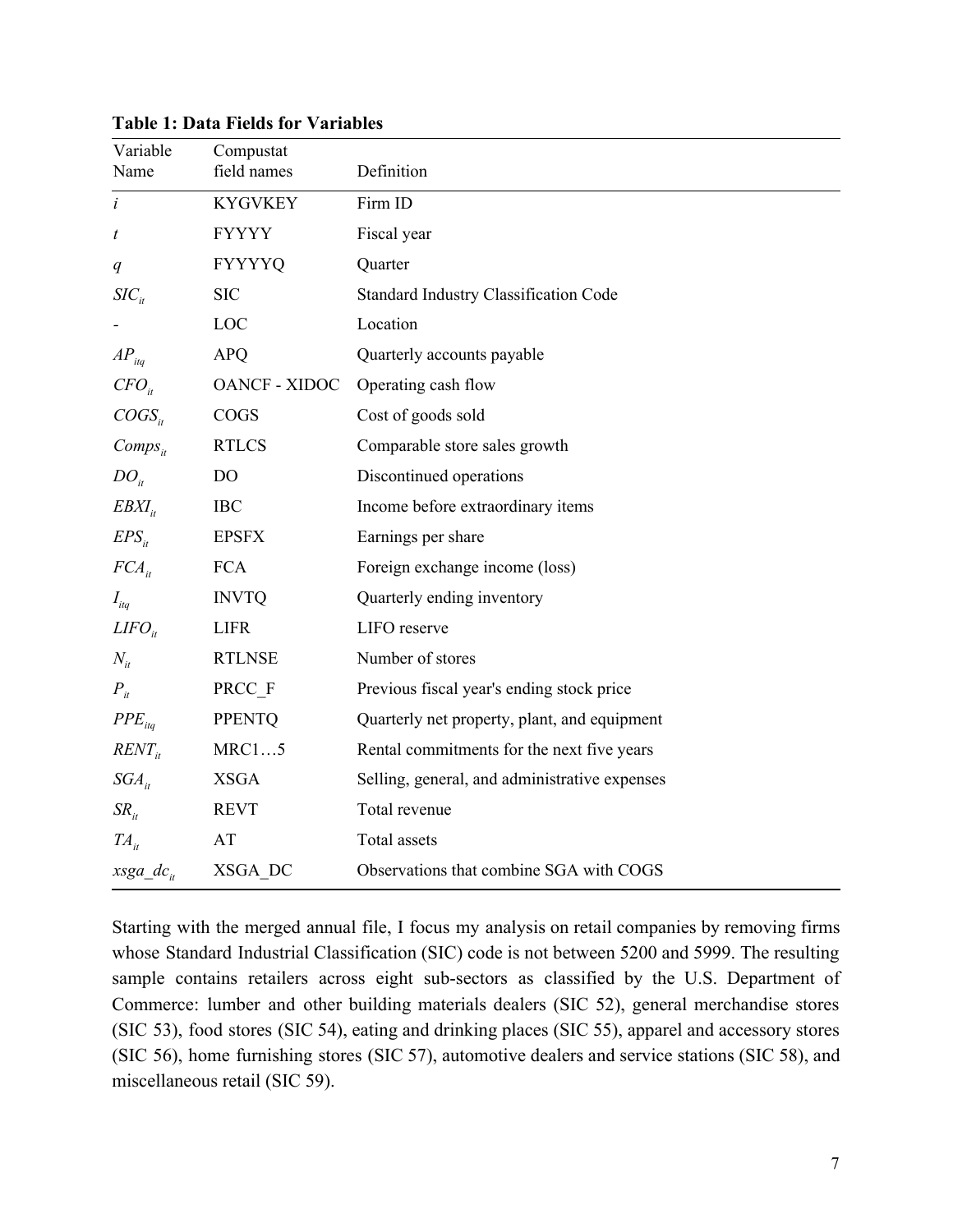Following Kesavan and Mani (2013), I make several adjustments to the annual file. First, I exclude retailers in the sectors eating and drinking places and automotive dealers and service stations because a significant portion of their operations are service-related. I also exclude jewelry retailers (SIC 5944) because their inventory levels may be affected by commodity prices and other macroeconomic factors not captured by the model. Next, I remove observations in which firms did not report the number of stores in their chain (in such cases, the *RTLNSE* variable reports a missing value). In addition, some retailers report parts of their selling, general and administrative expenses (SGA) as cost of goods sold (COGS). I drop these retailers from my analysis using the variable *XSGA\_DC*, which is populated as "4" in such cases. I then remove foreign retailers by eliminating firms whose *LOC* variable does not equal "USA".

Kesavan and Mani (2013) also remove firm-years in which a retailer was involved in a merger or acquisition (M&A) using the Compustat annual footnote code because these transactions can have a significant impact on inventory levels. However, I was unable to find the aforementioned Compustat annual footnote code and instead relied on the Compustat field name *AQC* to produce similar results. This variation may partially explain the discrepancy between my resulting data sample and that of Kesavan and Mani (2013). After removing firm-years with non-missing *AQC* values, I reduce the sample by only keeping retailers that reported at least five years of consecutive data.

Finally, I identify firm-years when retailers' financial performance was impacted by changes in foreign exchange rates and/or discontinued operations such as divestiture of a core business. To preserve sample size, Kesavan and Mani (2013) do not drop all firm-years with populated *DO* and *FCA* variables, but instead divide the former by total revenue (*SR*) and the latter by net income (*IBC*) and remove observations that are more than three standard deviations away from the mean.

After making the above adjustments, I use the merged quarterly file to calculate annual averages of the *APQ, INVTQ* and *PPENTQ* variables. To do so, I simply sum each variable's quarterly values in a given fiscal year, and divide the sum by four to arrive at the arithmetic mean. I use the annual average for these variables instead of the value reported at the end of the fourth quarter because the retail industry is subject to cyclical trends that may skew results.

I then merge the annual file and quarterly file, remove observations with missing data, and combine SIC 52 and SIC 57 because SIC 52 has a small number of firms and is most similar to SIC 57. The resulting overall sample, displayed in Table 2, contains 1,708 observations and 183 retailers for the period 1999-2009. I derive the test sample by narrowing the overall sample to the period between 2004 and 2009, which contains 876 observations and 170 retailers.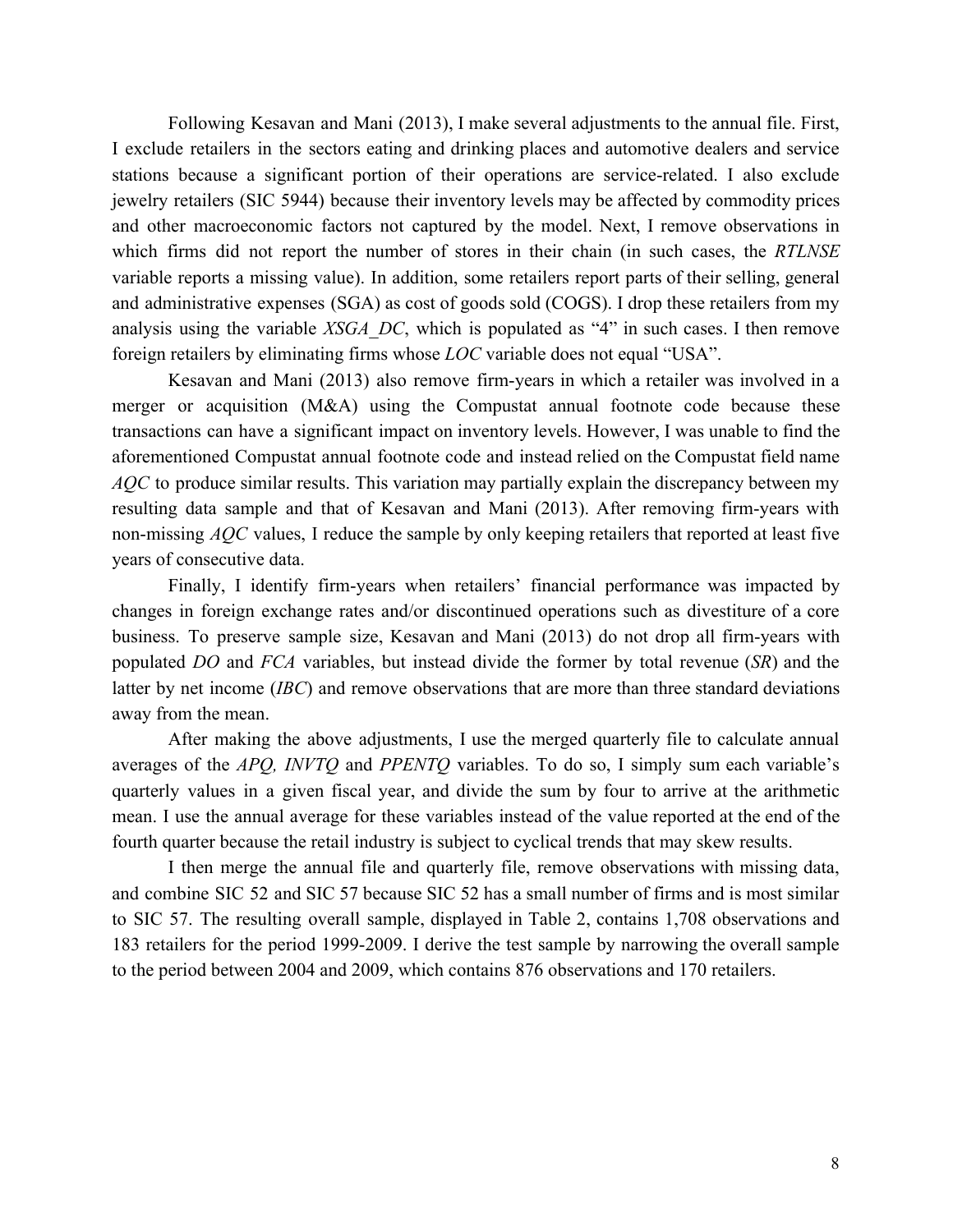|                                     |          | Overall sample<br>1999-2009                       |       | Test sample<br>2004-2009 |     |
|-------------------------------------|----------|---------------------------------------------------|-------|--------------------------|-----|
| Retail sector                       | SIC code | No. of firms No. of obs. No. of firms No. of obs. |       |                          |     |
| Lumber and other building materials | 52       | 26                                                | 232   | 23                       | 116 |
| Home furnishing stores              | 57       |                                                   |       |                          |     |
| General merchandise stores          | 53       | 27                                                | 271   | 27                       | 141 |
| Food stores                         | 54       | 26                                                | 238   | 24                       | 110 |
| Apparel and accessory stores        | 56       | 55                                                | 536   | 52                       | 281 |
| Miscellaneous retail                | 59       | 49                                                | 431   | 44                       | 228 |
| Total                               |          | 183                                               | 1,708 | 170                      | 876 |

# **Table 2: Description of Initial and Test Data Sets by Retail Sectors, 1999-2009**

# **3.2. Description of Variables**

Prior to defining the variables used in their model, Kesavan and Mani (2013) make several adjustments to the values obtained from Compustat. To ensure that all retailers have similar inventory evaluations, irrespective of whether they use first-in, first-out (FIFO) or last-in, first-out (FIFO) methods of valuing inventory, the authors add the LIFO reserve (defined as the difference between FIFO inventory and LIFO inventory) to the ending inventory and subtract the annual change in LIFO reserve from the cost of sales. Furthermore, to adjust PPE uniformly based on the value of capitalized leases and operating leases, Kesavan and Mani (2013) compute the present value of rental commitments  $(RENT_{i}$ ) for the coming five years using a discount rate of  $d = 8\%$  and add it to PPE. Finally, the authors normalize some of the variables by the number of stores to control for scale effects.

Considering these adjustments, the data from the Compustat annual and quarterly databases is used to calculate the following explanatory variables for each firm *i* in fiscal year *t* and fiscal quarter *q*:

Average cost-of-sales per store:  $CS_{it} = [COGS_{it} - LIFO_{it} + LIFO_{it-1}] / N_{it}$ Average inventory per store:  $IS_{it} = \left[\frac{1}{4} \sum_{q=1}^{4} I_{itq} + LIFO_{it}\right] / N_{it}$ Gross margin:  $GM_{it} = SR_{it} / [COGS_{it} - LIFO_{it} + LIFO_{it-1}]$ Average SGA per store:  $SGAS_{it} = [SGA_{it}] / N_{it}$ Store growth:  $G_i = [N_{ii}] / N_{i+1}$ Accounts-payable-to-inventory ratio:  $PI_{it} = \left[\frac{1}{4} \sum_{q=1}^{4} AP_{itq}\right] / \left[\frac{1}{4} \sum_{q=1}^{4} I_{itq} + LIFO_{it}\right]$ 1 4 1 Average capital investment per store:  $CAPS_{it} = [\frac{1}{4} \sum_{q=1}^{4} PPE_{itq} + \sum_{r=1}^{5} (RENT_{itr} / (1+d)^r)]$  $\frac{1}{4}\sum_{q=1}^{4} PPE_{itq} + \sum_{r=1}^{5} (RENT_{itr} / (1+d)^{r}) \big] / N_{it}$ Accruals:  $Acc_{it} = [EBXI_{it} - CFO_{it}] / TA_{it-1}$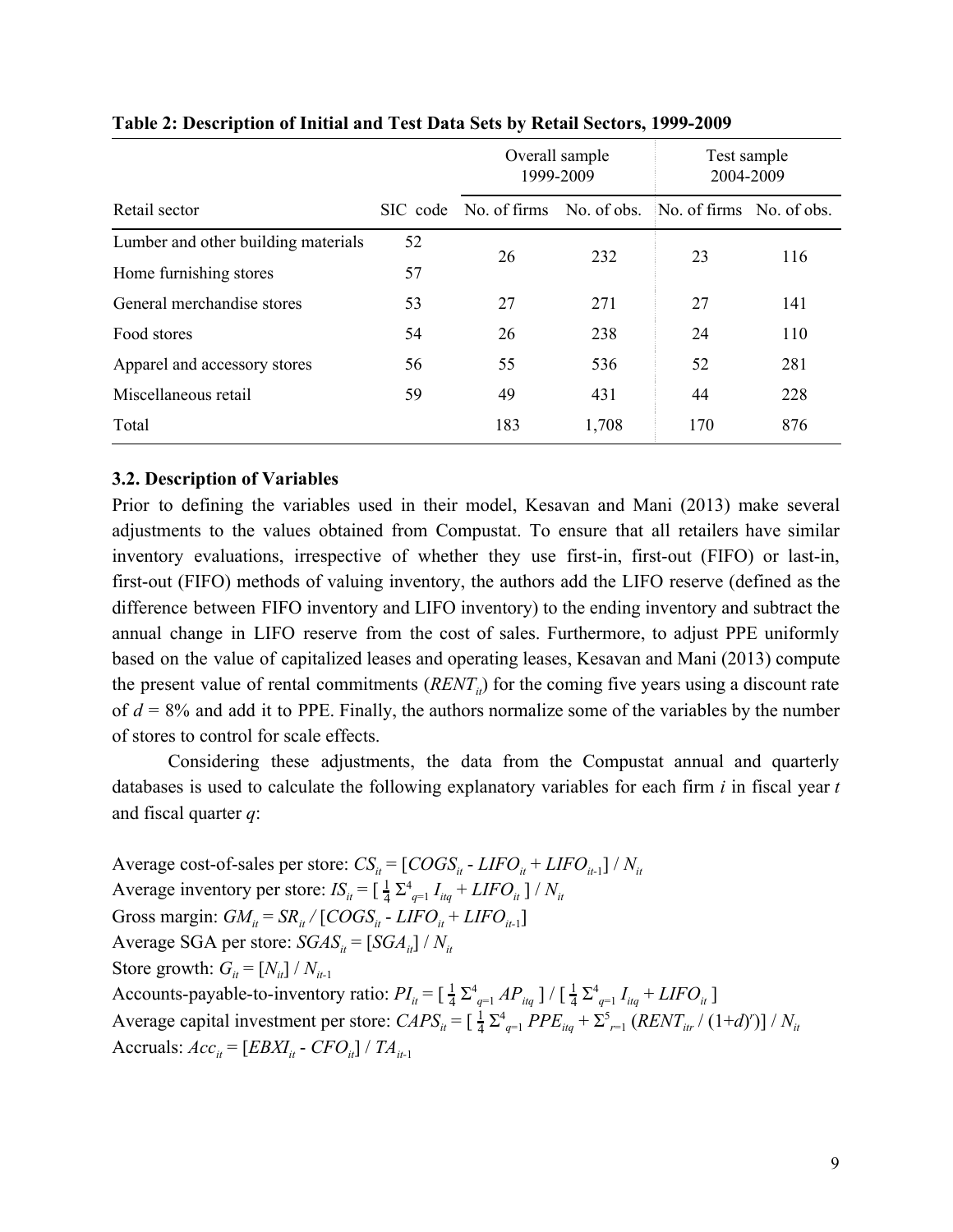The variables obtained after taking the logarithm are denoted by their respective lowercase letters (i.e.  $cs_{i}, is_{i}, gm_{i}, sgas_{i}, caps_{i}, g_{i},$  and  $pi_{i}$ ). Table 3 displays summary statistics for all the variables used in my analysis.

As will be explained in §4, the explanatory variables above will be used to calculate expected inventory growth for retailers. I select these variables because they were identified by Kesavan et al. (2010) as predictors of future inventory growth. Cost of sales is used as a proxy for demand measured at cost. The fourth variable, SGA expense, is included because it captures costs that are assumed to lead to increased sales. These include costs related to building brand image, providing customer service, and conducting marketing activities. The fifth variable, store growth, is used as a control variable to account for differences in inventory levels between less mature and more mature stores. The sixth variable, accounts-payable-to-inventory ratio, is included as it has been used in practice for sales forecasting. The seventh variable, capital investment per store, is used to capture retailers' investment in warehouses, information technology, and supply chain infrastructure that could lead to increased efficiencies and, therefore, lower inventories.

Apart from the variables discussed in Kesavan et al. (2010), Kesavan and Mani (2013) include accruals as an additional control variable for reasons that will be discussed in §5.

| Definitions                            | Variables               | Names in<br>Stata code | Mean     | Standard<br>deviation | Min       | Max     |
|----------------------------------------|-------------------------|------------------------|----------|-----------------------|-----------|---------|
| Average cost-of-sales per store        | $CS_{it}$               | <b>CS</b>              | 5.645    | 8.867                 | 0.174     | 67.189  |
| Average inventory per store            | $IS_{it}$               | IS                     | 1.159    | 2.039                 | 0.025     | 25.958  |
| Gross margin                           | $GM_{\text{it}}$        | <b>GM</b>              | 1.600    | 0.296                 | 1.113     | 3.714   |
| Average SGA per store                  | $SGAS_{it}$             | <b>SGAS</b>            | 2.091    | 3.206                 | 0.046     | 37.262  |
| Store growth                           | $G_{it}$                | G                      | 1.049    | 0.133                 | 0.588     | 2.597   |
| Accounts-payable-to-inventory ratio    | $PI_{it}$               | PI                     | 0.477    | 0.223                 | 0.118     | 1.607   |
| Accruals                               | $Acc_{it}$              | acc                    | $-0.083$ | 0.078                 | $-0.484$  | 0.342   |
| Comparable store sales growth          | $Comps_{it}$            | comps                  | $-0.437$ | 6.731                 | $-25.400$ | 44.700  |
| Change in gross margin                 | $\Delta GM_{\text{it}}$ | GMdif                  | 0.000    | 0.091                 | $-0.274$  | 1.432   |
| Earnings per share                     | $EPS_{it}$              | <b>EPS</b>             | 0.886    | 2.016                 | $-15.410$ | 9.590   |
| Prior fiscal year's ending stock price | $PI_{it}$               | Plag                   | 23.581   | 21.976                | 0.060     | 176.650 |
| Change in earnings per share           | $\triangle EPS_{it}$    | EPSdif                 | $-0.122$ | 1.943                 | $-15.410$ | 14.360  |
| Change in earnings per share / price   | $\Delta$ EPS $1_{it}$   | chEPS11                | 0.250    | 2.888                 | $-1.394$  | 60.811  |

**Table 3: Definitions and Summary Statistics of Variables for 2004-2009**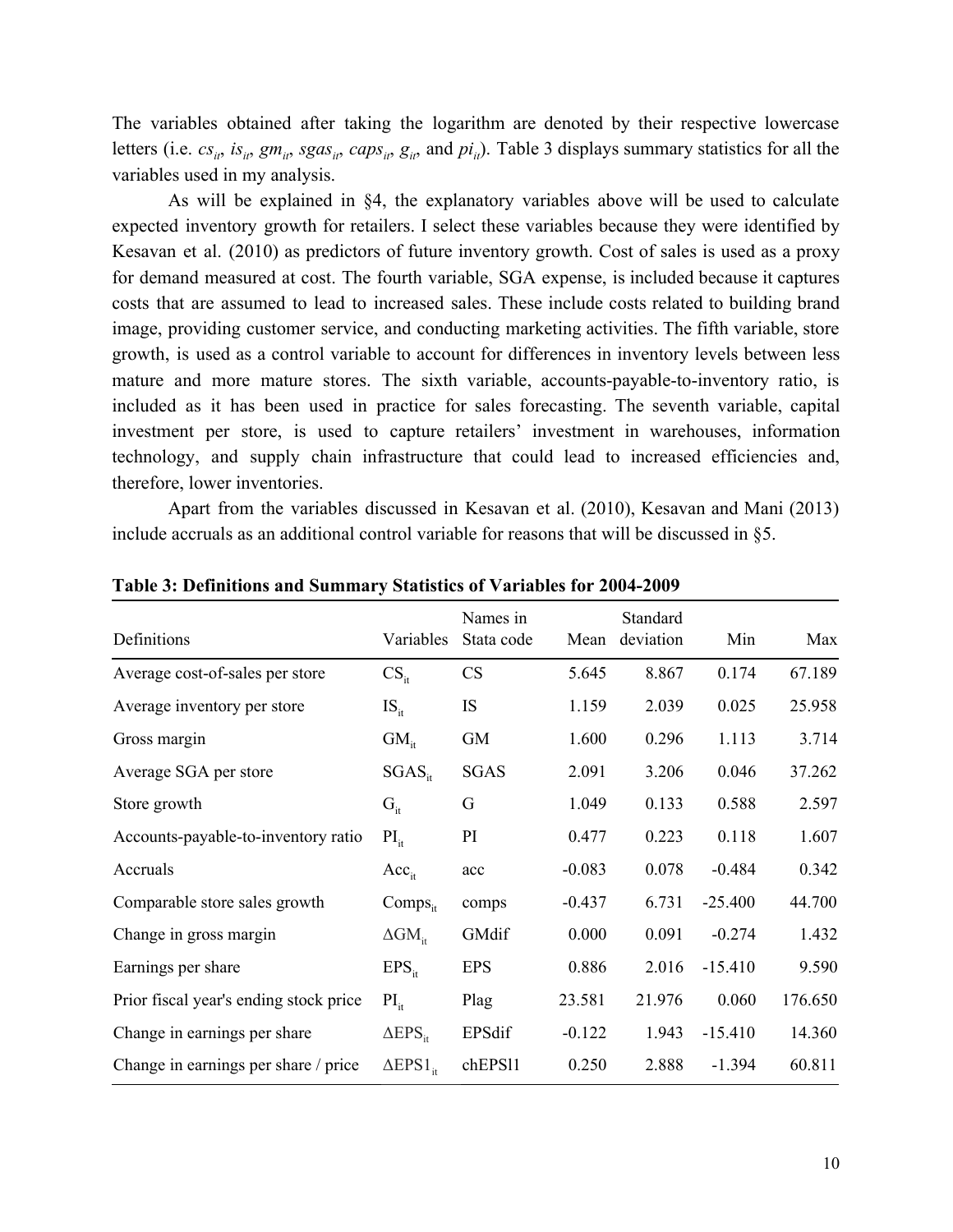### **4. Methodology**

I begin by using the variables above to calculate expected inventory growth for retailers. I use the expectation model described by Kesavan and Mani (2013) to predict logged inventory per store for a retailer *i* in a given fiscal year *t* as depending on firm-fixed effects (*J<sup>i</sup>* ), inventory per store in the previous fiscal year (*is*<sub>*it*-1</sub>), contemporaneous and lagged cost of goods sold per store  $(c_{s_{it}}, c_{s_{it-1}})$ , gross margin  $(g_{mit})$ , lagged accounts payable-to-inventory ratio  $(p_i_{i+1})$ , store growth  $(g_{ii})$ , and lagged capital investment per store (*caps*<sub>*it*-1</sub>). The model results in the following equation, referred to as Equation (1a):

$$
is_{it} = J_i + \beta_2 x^{\prime}_{it} + \eta_{it}
$$

where  $x'_i$  is a column vector of all right-hand side explanatory variables;  $x'_i = (1, cs_{ii}, gm_{ii}, cs_{ii-1},$  $is_{it-1}, pi_{it-1}, g_{it}, caps_{it-1}$ ;  $\beta_2$  is the row vector of corresponding coefficients,  $\beta_2 = (\beta_{20}, \beta_{21}, \beta_{22}, \beta_{23}, \beta_{22})$  $\beta_{24}, \beta_{25}, \beta_{26}, \beta_{27}$ ); and  $\eta_{ii}$  is the error term. Equation (1a) is then first differenced to obtain the following growth model, referred to as Equation (1b):

$$
\Delta i s_{it} = \Delta x^{\prime}_{it} \beta_2 + \Delta n_{it}
$$

where  $\Delta$  denotes the change in each logged variable in fiscal year *t* from fiscal year *t* -1. For example, for fiscal year  $t = 2009$ ,  $\Delta cs = cs_{2009} - cs_{2008}$  and  $\Delta cs_{it-1} = cs_{2008} - cs_{2007}$ .

Model (1b) could be used to calculate coefficients  $\beta_2$  for each specific retailer. However, to estimate such a model one would need several decades worth of annual data. Because my dataset only contains a maximum of ten fiscal years for a given retailer (1999-2009), I estimate the coefficients at the segment level, i.e., I assume that coefficients  $\beta_2$  are identical for all retailers within a given segment. This modification yields the following model, referred to as Equation (1c):

$$
\Delta is_{it} = \Delta x^{\prime}_{it} \beta_{2, s(i)} + \Delta n_{it}
$$

where *s*(*i*) denotes the corresponding segment-specific coefficients for firm *i*.

In Stata, I use the *regress* command to generate sample results for Equations (1c), which are displayed in Table 4. In addition, I use the *robust* command to control for heteroskedasticity and panel-specific autocorrelation in the data. Like Kesavan and Mani (2013), I calculate the regression coefficients using data from 2002-2007 for each retail segment. After performing the regression, I use the *predict* command in Stata to generate the expected logged inventory growth for each retailer, which I denote as  $E(\Delta is_{it})$ . The expected value is then compared to the actual inventory growth per store in order to measure AIG. I denote actual inventory growth per store as  $\{IS_i / IS_{i} \neq -1\}$  and expected inventory growth per store as  $\{exp(E(\Delta is_i)) -1\}$ . Taking the difference between actual and expected growth, I calculate AIG as the following:

$$
AIG_{it} = (\{IS_{it}/IS_{it-1} - 1\} - \{\exp(E(\Delta is_{it})) - 1\})
$$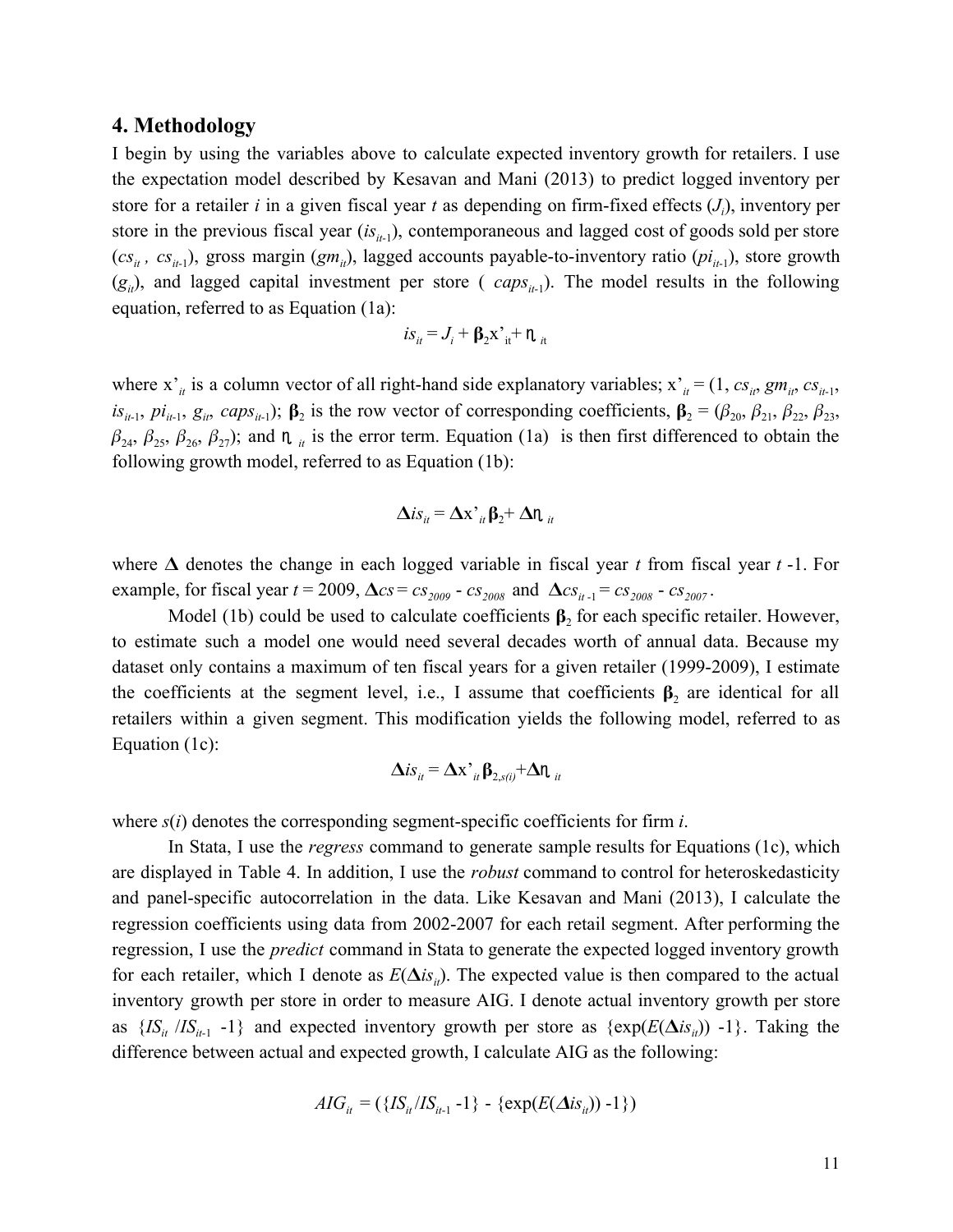I use the coefficients from Equation (1c) in Table 4 to calculate AIG for all retailers in my test sample ( $t = 2004,...,2009$ ). For each retailer,  $AIG_i > 0$  implies that the retailer's inventory per store growth is abnormally high compared to the norm of the segment to which the retailer belongs. On the other hand,  $AIG_i \leq 0$  implies that the retailer's inventory per store growth is abnormally low compared to the overall sector.

My initial results contain  $n = 555$  observation and AIG values that range from  $-55.50\%$  to 85.15%, with a mean of 0.53%. To ensure that the relationship between AIG and one-year-ahead earnings is not driven by outliers, I eliminate AIG values that are more than three standard deviations away from the mean.

I find that, in the resulting sample of  $n = 528$  observation, 52% of retailers have positive AIG and 48% have negative AIG. The average AIG across the five retail segments is 0.93% (SIC 53), 1.77% (SIC 54), 0.35% (SIC 56), -1.95% (SIC 57), -0.67% (SIC 59). Summary statistics for the overall sample are displayed in Table 5. Figure 1(a) presents the histogram for AIG for the same period.

|                                                    |                                  |         | Standard  |          |       |
|----------------------------------------------------|----------------------------------|---------|-----------|----------|-------|
| Definitions                                        | Variables                        | Mean    | deviation | Min      | Max   |
| Actual inventory growth                            | $\{IS_i/IS_{i+1} -1\}$           | $-0.18$ | 10.40     | $-36.23$ | 81.25 |
| Expected inventory growth                          | $\{\exp(E(\Delta is_{ii})) -1\}$ | $-0.26$ | 8.13      | $-2422$  | 51.75 |
| Abnormal inventory growth                          | $\rm{AIG}_{ir}$                  | 0.08    | 8.69      | $-30.68$ | 33.37 |
| Abnormal change in gross margin ACGM <sub>it</sub> |                                  | $-0.20$ | 1.33      | $-5.33$  | 17.47 |

**Table 5: Definitions and Summary Statistics of IG, EIG, AIG, and ACGM for 2004-2009**

*Notes*: Descriptive statistics are based on sample size  $n = 528$  observations and are in percentage terms.

After measuring AIG, I compute abnormal change in gross margin (*ACGM*). I calculate this variable because Kesavan et al. (2010) showed that historical gross margin information improves the accuracy of sales forecasts, which in turn improve the accuracy of EPS forecasts. Following the same method as Equation (1c), I first difference the gross margin equation to obtain the following growth model, referred to as Equation (2):

$$
\Delta g m_{it} = \Delta x^{\prime}_{it} \beta_{3, s(i)} + \Delta v_{it}
$$

where  $\Delta x'_{it} = (1, \Delta c s_{it}, \Delta i s_{it}, \Delta g m_{it-1})$ ; and  $v_{it}$  is the error term.

Similar to AIG, I calculate coefficients for Equation (2) using data from 2002-2007, and use the coefficients to predict ACGM for the test sample  $(t = 2004,...,2009)$ . I denote actual change in gross margin as  $\{GM_i/GM_{i+1}$  -1} and expected change in gross margin as  $\{ \exp(E(\Delta g m_i)) -1 \}$ . Taking the difference between actual and expected change, I calculate ACGM as the following:

$$
ACGM_{ii} = (\{GM_{ii}/GM_{ii-1} - 1\} - \{\exp(E(\Delta g m_{ii})) - 1\})
$$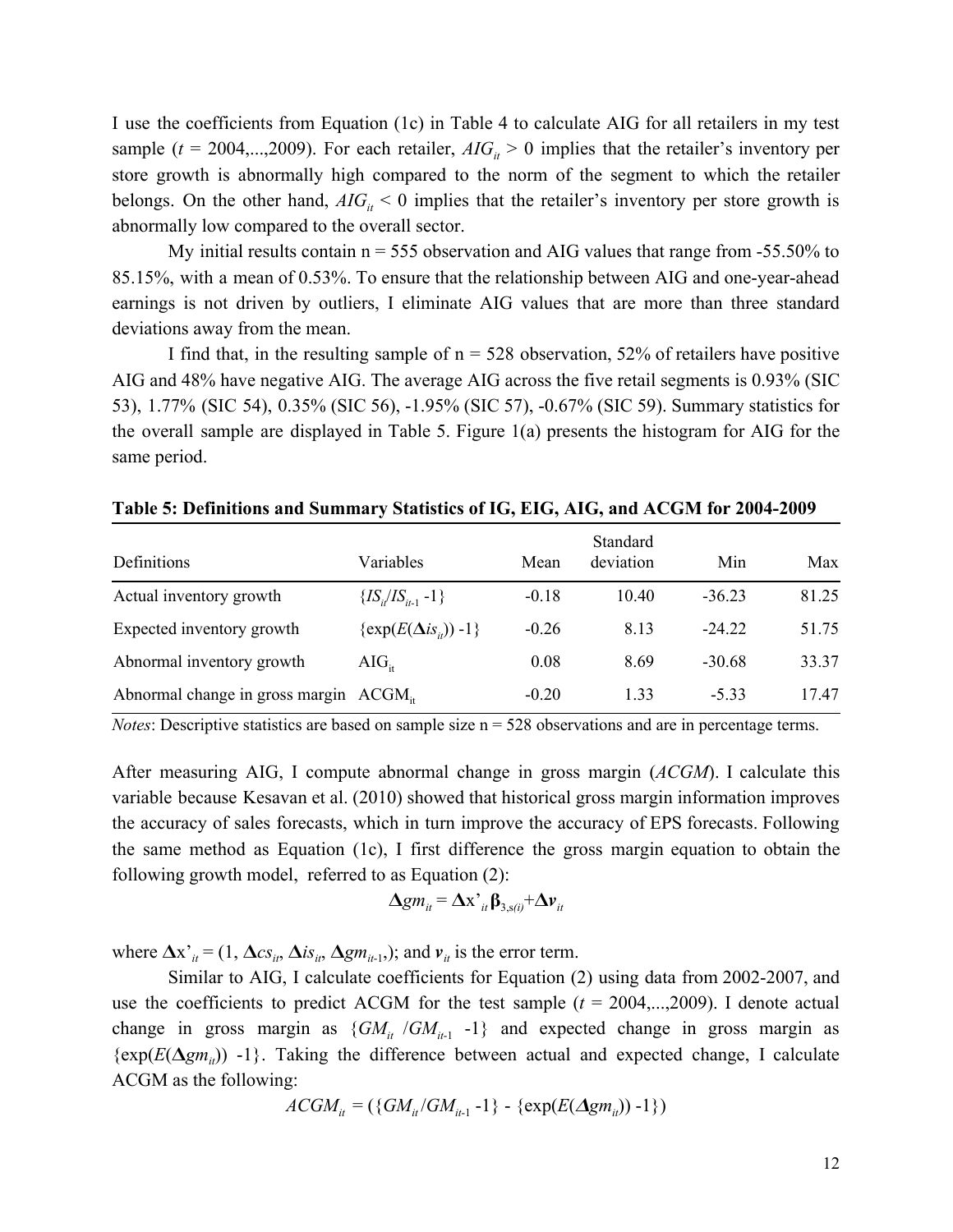Table 4 displays the coefficients from Equation (2), and Table 5 displays summary statistics for ACGM.

|                | Retail muusti y segment          |                  |             |             |                                                                                                                                                                                                                                                                                                                |                                                               |  |  |  |
|----------------|----------------------------------|------------------|-------------|-------------|----------------------------------------------------------------------------------------------------------------------------------------------------------------------------------------------------------------------------------------------------------------------------------------------------------------|---------------------------------------------------------------|--|--|--|
|                |                                  |                  |             | General     | Home                                                                                                                                                                                                                                                                                                           |                                                               |  |  |  |
|                |                                  | Apparel and      |             |             |                                                                                                                                                                                                                                                                                                                |                                                               |  |  |  |
| Equation       | Variables                        | accessory stores | stores      | stores      |                                                                                                                                                                                                                                                                                                                | retail                                                        |  |  |  |
| Equation (1c)  | Intercept                        | $-0.005$         | 0.002       | 0.002       | $-0.001$                                                                                                                                                                                                                                                                                                       | $-0.001$                                                      |  |  |  |
|                |                                  | (0.005)          | (0.008)     | (0.008)     |                                                                                                                                                                                                                                                                                                                | (0.007)                                                       |  |  |  |
|                | $\Delta is_{it-1}$               | $0.141**$        | $-0.177$    | 0.132       |                                                                                                                                                                                                                                                                                                                | 0.113                                                         |  |  |  |
|                |                                  | (0.061)          | (0.140)     | (0.092)     |                                                                                                                                                                                                                                                                                                                | (0.084)                                                       |  |  |  |
|                | $\Delta cs_{it}$                 | $0.717***$       | $0.371***$  | 1.035***    |                                                                                                                                                                                                                                                                                                                | $0.807***$                                                    |  |  |  |
|                |                                  | (0.061)          | (0.084)     | (0.082)     |                                                                                                                                                                                                                                                                                                                | (0.073)                                                       |  |  |  |
|                | $\bm{\Delta}$ gm $_{it}$         | $0.568***$       | $1.401***$  | 0.011       |                                                                                                                                                                                                                                                                                                                | $0.817***$                                                    |  |  |  |
|                |                                  | (0.099)          | (0.342)     | (0.331)     |                                                                                                                                                                                                                                                                                                                | (0.173)                                                       |  |  |  |
|                | $\Delta cs_{it-1}$               | $0.146**$        | $0.281***$  | $-0.215*$   |                                                                                                                                                                                                                                                                                                                | 0.062                                                         |  |  |  |
|                |                                  | (0.074)          | (0.085)     | (0.130)     |                                                                                                                                                                                                                                                                                                                | (0.100)                                                       |  |  |  |
|                | $\Delta p i_{it-1}$              | $0.055*$         | 0.031       | 0.018       |                                                                                                                                                                                                                                                                                                                | $0.077*$                                                      |  |  |  |
|                |                                  | (0.033)          | (0.062)     | (0.055)     |                                                                                                                                                                                                                                                                                                                | (0.044)                                                       |  |  |  |
|                | $\varDelta\!g_{_{it}}$           | $-0.201***$      | $-0.175**$  | $-0.126***$ |                                                                                                                                                                                                                                                                                                                | $-0.184***$                                                   |  |  |  |
|                |                                  | (0.044)          | (0.077)     | (0.036)     |                                                                                                                                                                                                                                                                                                                | (0.064)                                                       |  |  |  |
|                | $\triangle \textit{caps}_{it-1}$ | $0.095*$         | 0.111       | $-0.079*$   |                                                                                                                                                                                                                                                                                                                | $-0.059$                                                      |  |  |  |
|                |                                  | (0.054)          | (0.116)     | (0.045)     |                                                                                                                                                                                                                                                                                                                | (0.052)                                                       |  |  |  |
| Equation $(2)$ | Intercept                        | $0.006*$         | $-0.002$    | 0.000       |                                                                                                                                                                                                                                                                                                                | $-0.001$                                                      |  |  |  |
|                |                                  | (0.003)          | (0.002)     | (0.002)     |                                                                                                                                                                                                                                                                                                                | (0.003)                                                       |  |  |  |
|                | $\Delta g m_{i t-1}$             | $-0.252***$      | $-0.082***$ | 0.027       |                                                                                                                                                                                                                                                                                                                | $-0.135***$                                                   |  |  |  |
|                |                                  | (0.037)          | (0.019)     | (0.036)     |                                                                                                                                                                                                                                                                                                                | (0.030)                                                       |  |  |  |
|                | $\Delta cs_{it}$                 | $0.169***$       | $0.083***$  | $-0.004$    |                                                                                                                                                                                                                                                                                                                | $0.122***$                                                    |  |  |  |
|                |                                  | (0.032)          | (0.019)     | (0.025)     |                                                                                                                                                                                                                                                                                                                | (0.025)                                                       |  |  |  |
|                | $\Delta$ is <sub>it</sub>        | 0.070            | 0.010       | $0.282***$  | stores<br>(0.009)<br>$-0.005$<br>(0.099)<br>$0.763***$<br>(0.103)<br>$0.617**$<br>(0.314)<br>$0.231*$<br>(0.121)<br>$0.107**$<br>(0.054)<br>$-0.179**$<br>(0.085)<br>0.000<br>(0.097)<br>$-0.002$<br>(0.003)<br>$-0.075**$<br>(0.030)<br>$0.069***$<br>(0.027)<br>$-0.040$<br>(0.089)<br>(0.108)<br>108<br>113 |                                                               |  |  |  |
|                |                                  | (0.058)          | (0.083)     |             |                                                                                                                                                                                                                                                                                                                | Food merchandise furnishing Miscellaneous<br>0.091<br>(0.072) |  |  |  |
|                | $\boldsymbol{n}$                 | 273              | 129         |             |                                                                                                                                                                                                                                                                                                                | 204                                                           |  |  |  |

| Table 4: Estimation Results of Equations (1c) and (2) for Each Retail Segment, 2002-2007 |                         |  |
|------------------------------------------------------------------------------------------|-------------------------|--|
|                                                                                          | Retail industry segment |  |

*Notes:* Robust standard errors are displayed in parentheses. \*\*\* p<0.01, \*\* p<0.05, \* p<0.1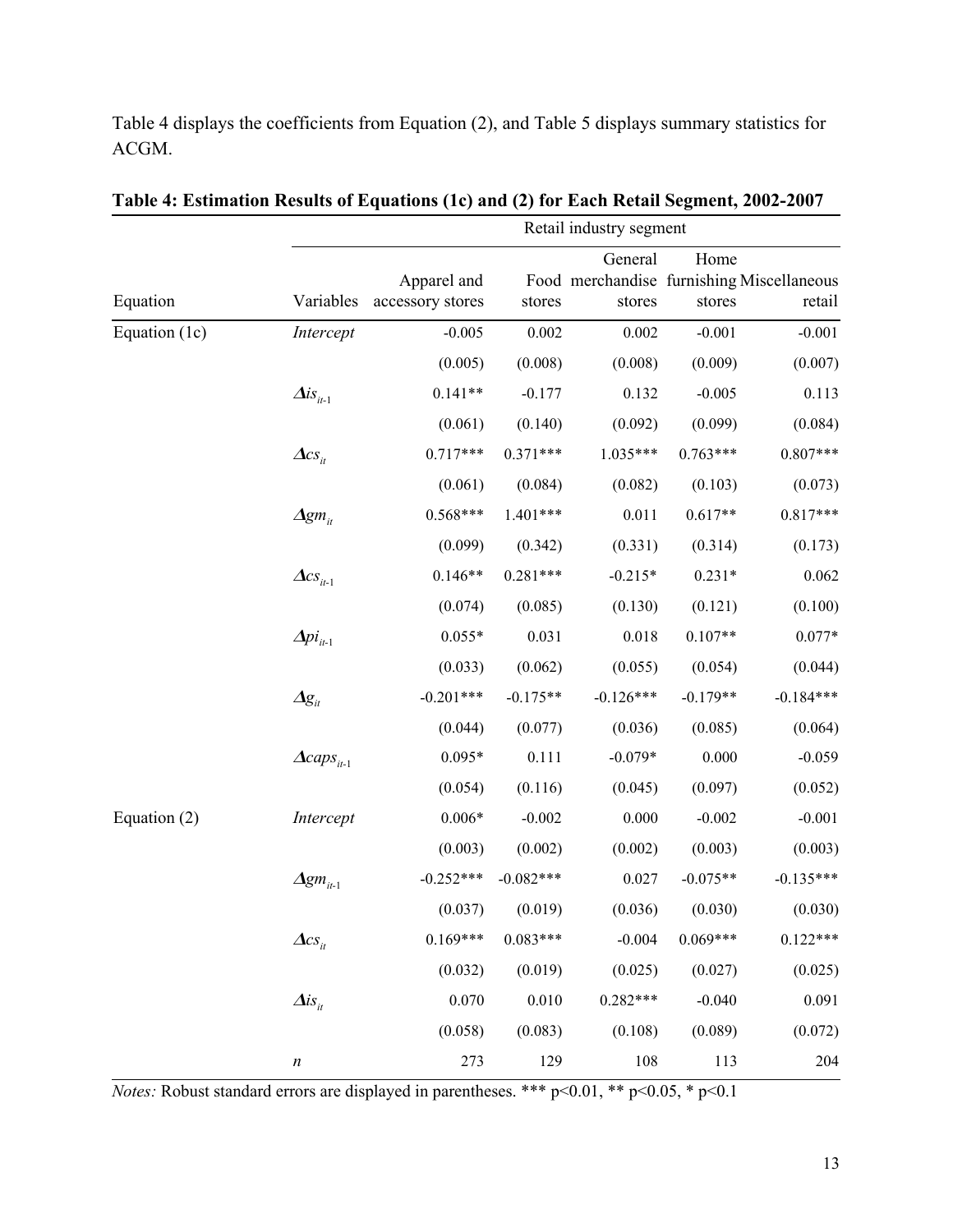Unlike Kesavan and Mani (2013), I find that some of the dependent variables' coefficients  $(\Delta p i_{i}$ ,  $(\Delta p i_{i+1}, \Delta cap s_{i+1})$  for Equation (1c) are not significant for many of the retail segments. I do find that coefficients for  $\Delta g_{m_i}$  are positive and significant and those of  $\Delta g_i$  are negative and significant for the majority of the retail segments, supporting Kesavan and Mani (2013). I also find that the coefficient of cost of sales is positive and significant, supporting Kesavan et al. (2010)'s findings. Kesavan et al. (2010) provide the following potential explanation for this relationship: assuming cost of sales is a proxy for demand and retailers' optimal inventory stocking quantity increases with demand, an increase in cost of sales will lead to an increase in inventory level.

Interestingly, I find that the coefficient of lagged change in inventory is only significant for the apparel and accessory stores retail segment. Furthermore, this coefficient is positive for three out of the five retail segments in my analysis, which differs from Kesavan and Mani (2013)'s negative coefficient across all sectors.

### **5. Results**

The following section will discuss my findings on the relationship between AIG and one-year ahead EPS. The relationship is tested through six models, whose results are displayed in Table 6. The dependent variable in all six models is the change in earnings per share deflated by the previous year's ending stock price, denoted as  $\Delta EPSI_{it}$ . For example, for fiscal year  $t = 2009$ ,  $\Delta EPSI_{it} = [EPS_{2009} - EPS_{2008}] / P_{2008}$ . The change in EPS is normalized to homogenize firms whose stock price ranges broadly in magnitude.

Model 1 is constructed by regressing  $\Delta EPSI$  on lagged  $\Delta EPSI$  ( $\Delta EPSI_{i_{t-1}}$ ) and lagged accruals  $(Acc_{i-1})$ . Lagged accruals are used as a control variable because their inventory component has been found to predict earnings in accounting literature (Sloan 2006). Therefore, the model attempts to determine whether AIG contains additional information that improves the predictability of earnings. In addition to lagged  $\Delta EPSI$  and lagged accruals, Model 1 contains a full set of year dummies  $(a_f^{eps})$  to account for macroeconomic conditions that might impact earnings of all retailers. This yields the following equation for Model 1 of Equation (3):

$$
\Delta EPSI_{it} = a_t^{eps} + a_t^{eps} \Delta EPSI_{it-1} + a_t^{eps} Acc_{it-1} + \varepsilon_{it}^{eps}
$$

where  $\varepsilon_{it}^{eps}$  is the error term.

Building upon Model 1, Model 2 adds lagged *AIG* (*AIG*<sub>*it*-1</sub>) and lagged AIG squared  $(ABC<sub>i+1</sub>)$ . The squared term is included to test whether the relationship between AIG and earnings per share follows the inverted-U shape discussed in §2.1. Next, Model 3 adds lagged ACGM  $(ACGM<sub>it-1</sub>)$  as a control variable. Finally, two versions of Model 4 are defined. The first, Model 4(a), adds segment dummies ( $\sigma_o^{eps}$ ). The second, Model 4(b), adds lagged change in accruals  $(AAcc_{it-1})$  as an additional control variable. These additions give us the following full model to test the relationship between AIG and one-year-ahead EPS: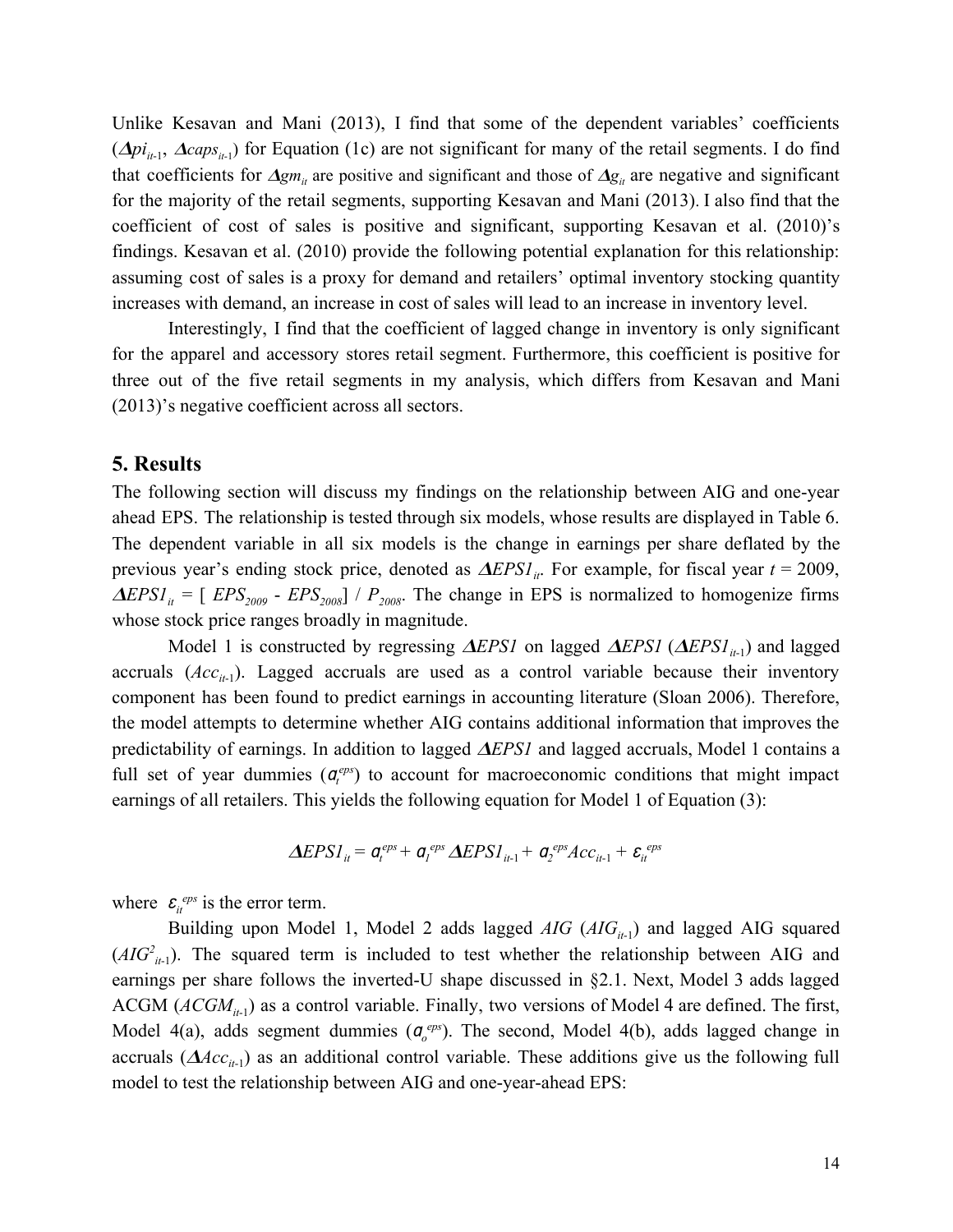$$
\Delta EPSI_{it} = \mathbf{q}_o^{eps} + \mathbf{q}_t^{eps} + \mathbf{q}_t^{eps} \Delta EPSI_{it-1} + \mathbf{q}_2^{eps} Acc_{it-1} + \mathbf{q}_3^{eps} AIG_{it-1} + \mathbf{q}_4^{eps} AIG_{it-1}^2 + \mathbf{q}_5^{eps} \Delta Acc_{it-1} + \mathbf{q}_6 ACGM_{it-1} + \mathbf{\varepsilon}_{it}^{eps}
$$

As with Equations (1c) - (2), I use the *regress* command in Stata to generate regression coefficients, and use the *robust* command to control for heteroskedasticity and panel-specific autocorrelation.

|                              |                | Dependent variable: $\triangle EPSI$ |             |              |              |  |  |  |  |
|------------------------------|----------------|--------------------------------------|-------------|--------------|--------------|--|--|--|--|
| <b>Independent Variables</b> | Model 1        | Model 2                              | Model 3     | Model $4(a)$ | Model $4(b)$ |  |  |  |  |
| Intercept                    | $-0.677**$     | $-0.625**$                           | $-0.620**$  | $-0.666$     | $-0.768*$    |  |  |  |  |
|                              | (0.296)        | (0.307)                              | (0.307)     | (0.443)      | (0.455)      |  |  |  |  |
| $\Delta EPSI_{it-l}$         | $0.107**$      | $0.107**$                            | $0.105**$   | $0.097**$    | $0.087*$     |  |  |  |  |
|                              | (0.046)        | (0.047)                              | (0.047)     | (0.047)      | (0.048)      |  |  |  |  |
| $AIG_{it-l}$                 |                | $-0.277$                             | $-0.297$    | $-0.318$     | $-0.164$     |  |  |  |  |
|                              |                | (1.449)                              | (1.451)     | (1.458)      | (1.465)      |  |  |  |  |
| $AIG_{it-l}^2$               |                | $-0.502$                             | $-0.490$    | $-0.654$     | $-0.670$     |  |  |  |  |
|                              |                | (0.801)                              | (0.802)     | (0.809)      | (0.809)      |  |  |  |  |
| $ACGM_{it-l}$                |                |                                      | $-5.552$    | $-3.157$     | $-3.191$     |  |  |  |  |
|                              |                |                                      | (9.826)     | (9.876)      | (9.875)      |  |  |  |  |
| $Acc_{it-l}$                 | $-8.638***$    | $-8.712***$                          | $-8.546***$ | $-8.897***$  | $-10.337***$ |  |  |  |  |
|                              | (1.584)        | (1.592)                              | (1.620)     | (1.657)      | (2.176)      |  |  |  |  |
| $\Delta Acc_{it-l}$          |                |                                      |             |              | 1.864        |  |  |  |  |
|                              |                |                                      |             |              | (1.825)      |  |  |  |  |
| Segment dummies              | N <sub>0</sub> | N <sub>0</sub>                       | No          | Yes          | Yes          |  |  |  |  |
| $\boldsymbol{n}$             | 523            | 523                                  | 523         | 523          | 523          |  |  |  |  |

|  |  |  |  |  |  | Table 6: Relationship Between AIG and One-Year-Ahead Earnings, 2004-2009 |  |
|--|--|--|--|--|--|--------------------------------------------------------------------------|--|
|  |  |  |  |  |  |                                                                          |  |

*Notes:* Robust standard errors are displayed in parentheses.

\*\*\* p<0.01, \*\* p<0.05, \* p<0.1

I find that  $\Delta EPSI_{i+1}$  is statistically significant at the 0.05 level for most retail segments, while lagged accruals are significant at the 0.1 level for all segments. The latter confirms previous account literature (Sloan 1996) that identified accruals as predictors of earnings per share. Interestingly, lagged change in accruals is not statistically significant at any level.

The primary difference between my findings and those of Kesavan and Mani (2013) is that I do not find AIG or AIG<sup>2</sup> to be statistically significant predictors of  $\Delta$ EPS1 at any level. However, similarly to Kesavan and Mani (2013) I find coefficients for both variables ( $q_g^{eps}$ ,  $q_q^{eps}$ )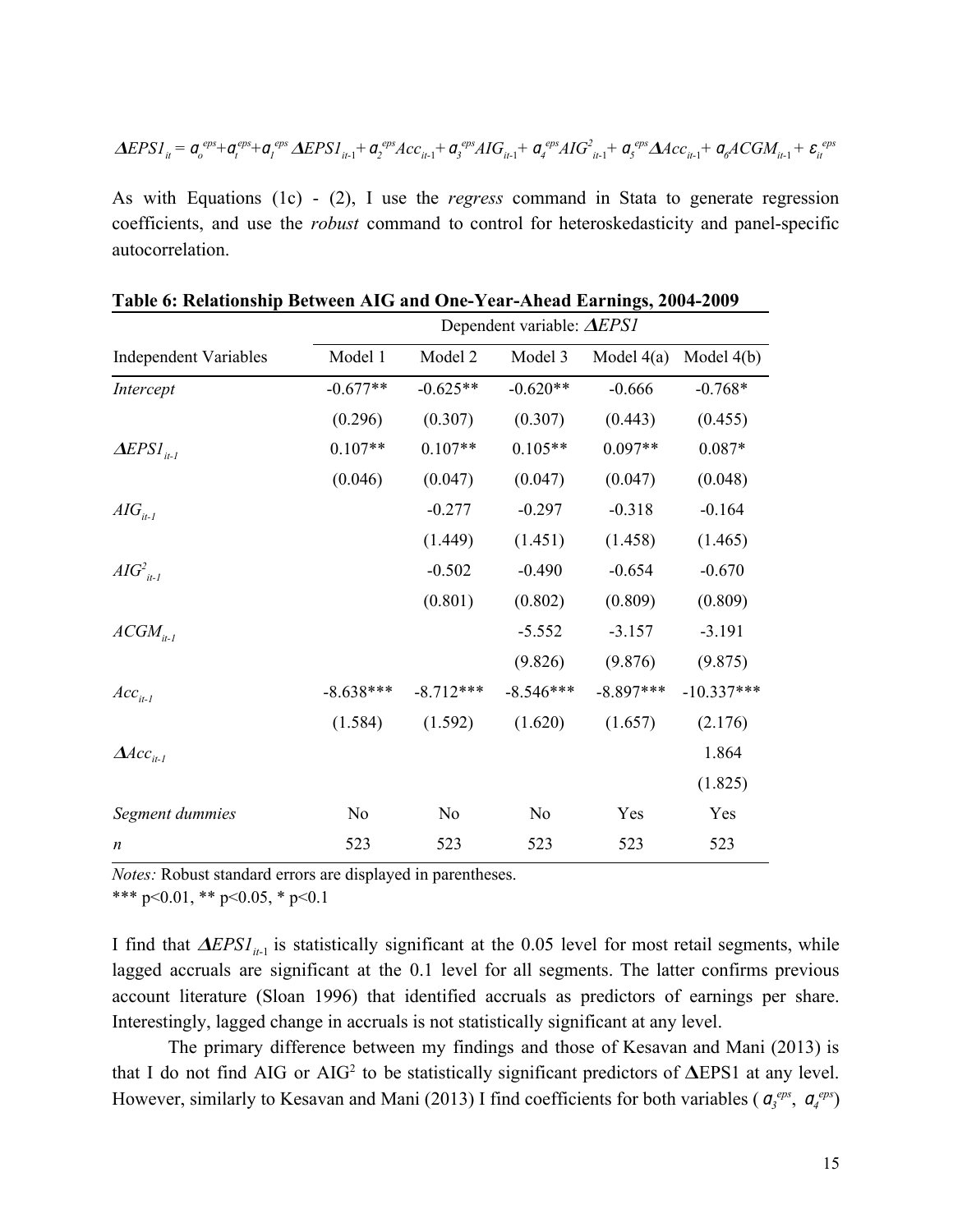in Model 4(b) to be negative, indicating an inverted-U relationship between AIG and future earnings.



**Figure 1: Histogram of AIG and Relationship Between AIG and One-Year-Ahead Earnings**

Despite their insignificance, I use coefficients ( $\sigma_3^{eps}$ ,  $\sigma_4^{eps}$ ) from Model 4(b) to graphically illustrate the relationship between AIG and  $\Delta$ EPS1 in Figure 1(b). The graph is created using the following methodology. First, I choose AIG values that span observations on each side of the mean. To do so, I calculate the AIG values located at the mean plus and minus one, two, and three standard deviations, which are displayed in Table 7. Similarly to Kesavan and Mani (2013), I also plot the turning point of the curve  $(-a_3^{eps}/2a_4^{eps})$ , which in my analysis equals -0.1225.

To calculate the respective  $\triangle$ EPS1 for each AIG value, I use coefficients ( $\sigma_3^{eps}$ ,  $\sigma_4^{eps}$ ) from Model 4(b). For example, at the mean AIG of .0008, I calculate  $\Delta$ EPS1 in the following way:

$$
\Delta EPS1 = (-0.164 * .0008) + (-0.670 * .0008^2) = -0.0001
$$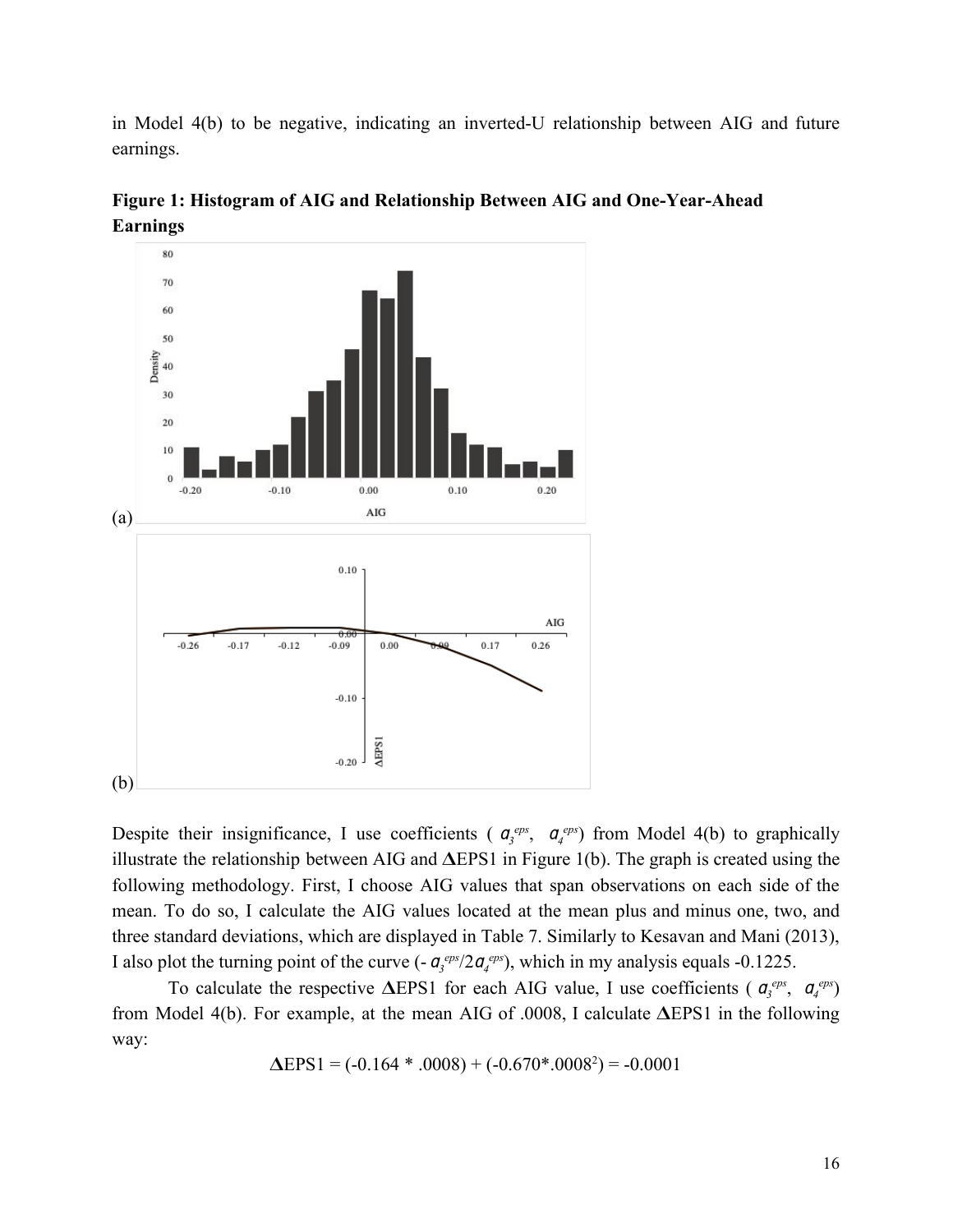| AIG Value           | $-0.2598$ |        | $-0.1729$ $-0.1225$ $-0.0860$ $0.0008$ |  | 0.0877 0.1745                                             | 0.2614 |
|---------------------|-----------|--------|----------------------------------------|--|-----------------------------------------------------------|--------|
| $\Delta$ EPS1 Value | $-0.0026$ | 0.0083 |                                        |  | $0.0100$ $0.0092$ $-0.0001$ $-0.0195$ $-0.0490$ $-0.0886$ |        |

**Table 7: Values of AIG and EPS1 Used to Generate Figure 1(b)**

From Table 7 I can draw three distinct insights. First, I find that AIG values in the range of  $[-0.0860, -0.1729]$  yield positive  $\Delta$ EPS1 values. This indicates that an abnormal decrease in inventory for retailers in this range lead to an increase in future earnings.

Recall that negative AIG implies that inventory grew less than expected. Theoretically, negative AIG could either have a positive or a negative impact on future earnings. Negative AIG would positively impact future EPS if the inventory reduction was driven by lean inventory practices. That is, if the inventory reduction for retailers either (1) decreased inventory-related costs while having negligible impact on service levels (i.e. revenues), or (2) decreased inventory-related costs by a larger magnitude than it decreased service levels.

On the other hand, negative AIG would negatively impact future EPS if the inventory reduction was driven by supply-chain glitches or management's anticipation of lower future demand. Kesavan and Mani (2013) rely on cost-of-sales as a proxy for demand, which is, in turn, used to predict expected inventory growth. If a retailer's management team has access to information about lower future demand that is not accounted for in cost-of-sales, negative inventory growth could signal lower future sales, and, therefore, lower future earnings.

Because I find that AIG values in the range of [-0.0860, -0.1729] correspond to positive EPS1 values, I deduce that the majority of retailers in this region became leaner, and the minority of retailers in this region experienced supply-chain glitches or lower future demand expectations.

The second insight from Table 7 is derived from that observation that AIG values in the range of  $[0.0008, 0.2614]$  yield negative  $\Delta$ EPS1 values. This indicates that an abnormal increase in inventory for retailers in this range lead to a decrease in future earnings.

Recall that positive AIG implies that inventory grew more than expected. Like negative AIG, positive AIG can either have a positive or a negative impact on future earnings. Positive AIG would have a positive impact on future earnings if management had private information related to expectations of higher future demand. Additionally, high inventory growth could increase product availability (i.e. service levels), which could lead to higher profitability.

On the other hand, positive AIG would have a negative impact on future earnings if the increase was driven by bloated inventories. Bloated inventories have several potential consequences. First, they can lead to inventory write-downs, leading to depressed selling prices. Second, bloated inventory can restrict cash flow available for new product development. Third, bloated inventories can be a symptom of supply chain glitches and operational inefficiencies.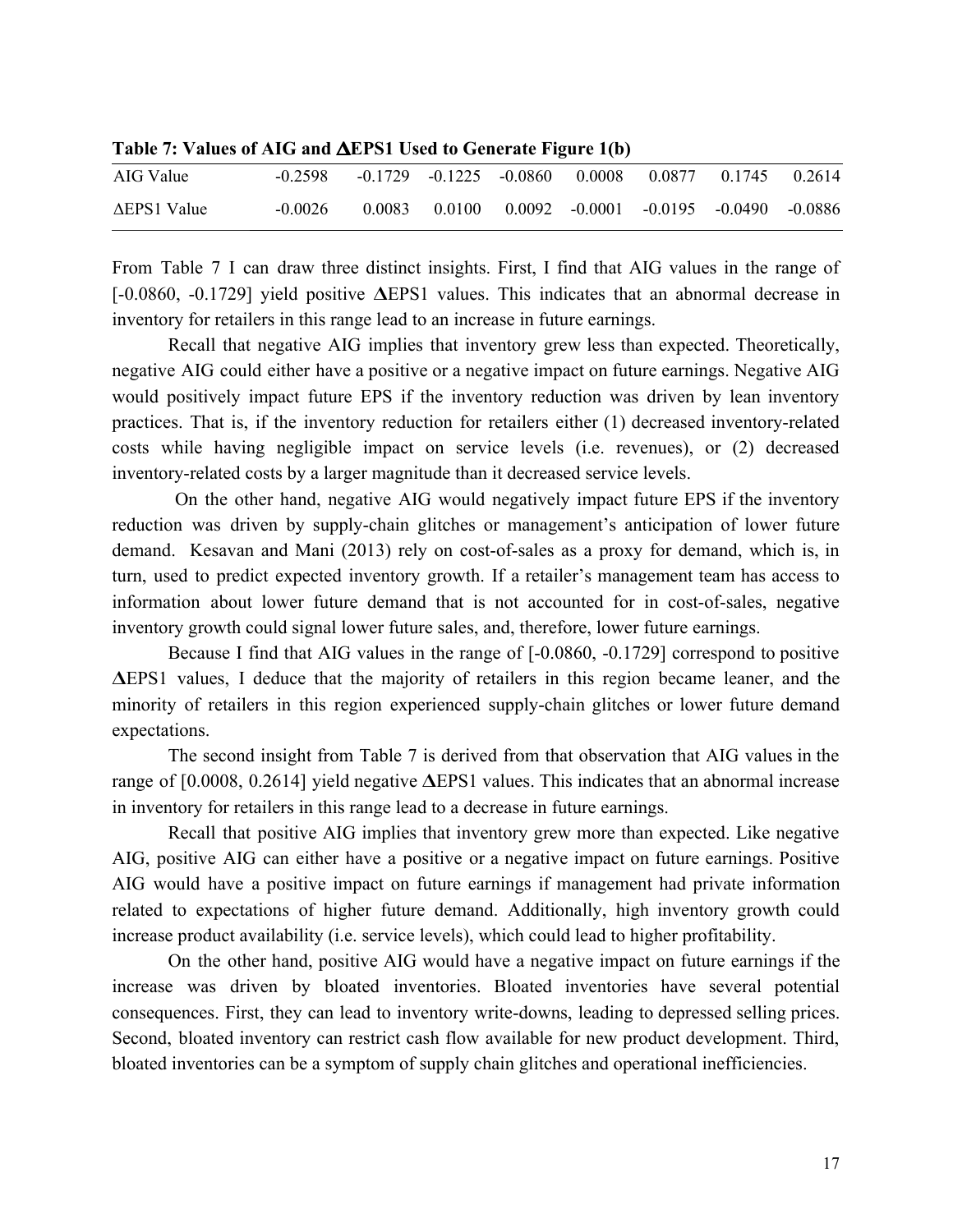Because I find that AIG values in the range of [0.0008, 0.2614] correspond to negative EPS1 values, I deduce that the majority of retailers in this region experienced bloated inventory levels, and the minority of retailers in this region experienced high future demand or improvements in product availability.

The third insight from Table 7 is derived from the observation that AIG has a bigger negative impact on  $\Delta$ EPS1 at higher levels of distribution (for example, at the mean plus three times the standard deviation) than at lower levels of distribution (for example, at the mean minus three times the standard deviation). This asymmetry suggests that retailers should prioritize strategies that prevent bloated inventory levels above those that lead to decreased service levels. In other words, my findings imply that retailers with "too much" inventory will financially perform worse than those with "too little" inventory.

## **6. Model Extension, Limitations, and Conclusion**

#### **6.1. Description of Changes in Trade Policy**

Despite not finding a significant relationship between AIG and future EPS, I attempt to apply the above models to more recent data in order to empirically study the effects of trade policy changes on retailer inventory and earnings. Specifically, I am interested in the effects of the tariffs introduced under President Trump's administration in 2017.

The ongoing economic conflict between the United States and China, spurred by accusations of unfair trading practices and intellectual property theft, has resulted in the implementation of tariffs on hundreds of billions of dollars on American and Chinese goods (Bown 2020). First imposed in July 2018, the duties have ranged broadly in size (from 5% to 25%) and scope, affecting multiple sectors of both economies. Given retailers' reliance upon Chinese suppliers, as shown in Figure 2, I hypothesize that the trade dispute has generated significant supply chain disruptions for companies operating in the sector (Winkler 2018).

In the face of rising input costs, retailers normally have two available options. On one hand, they can choose to pass the cost differential to consumers through higher selling prices. On the other hand, they can absorb the costs and accept lower margins. In the first half of 2018, however, retailers faced an additional alternative. Because the presidential administration announced the trade restrictions a few months before their effective implementation, retailers had a limited window of time to accumulate inventory from Chinese suppliers without incurring the forthcoming tax penalties.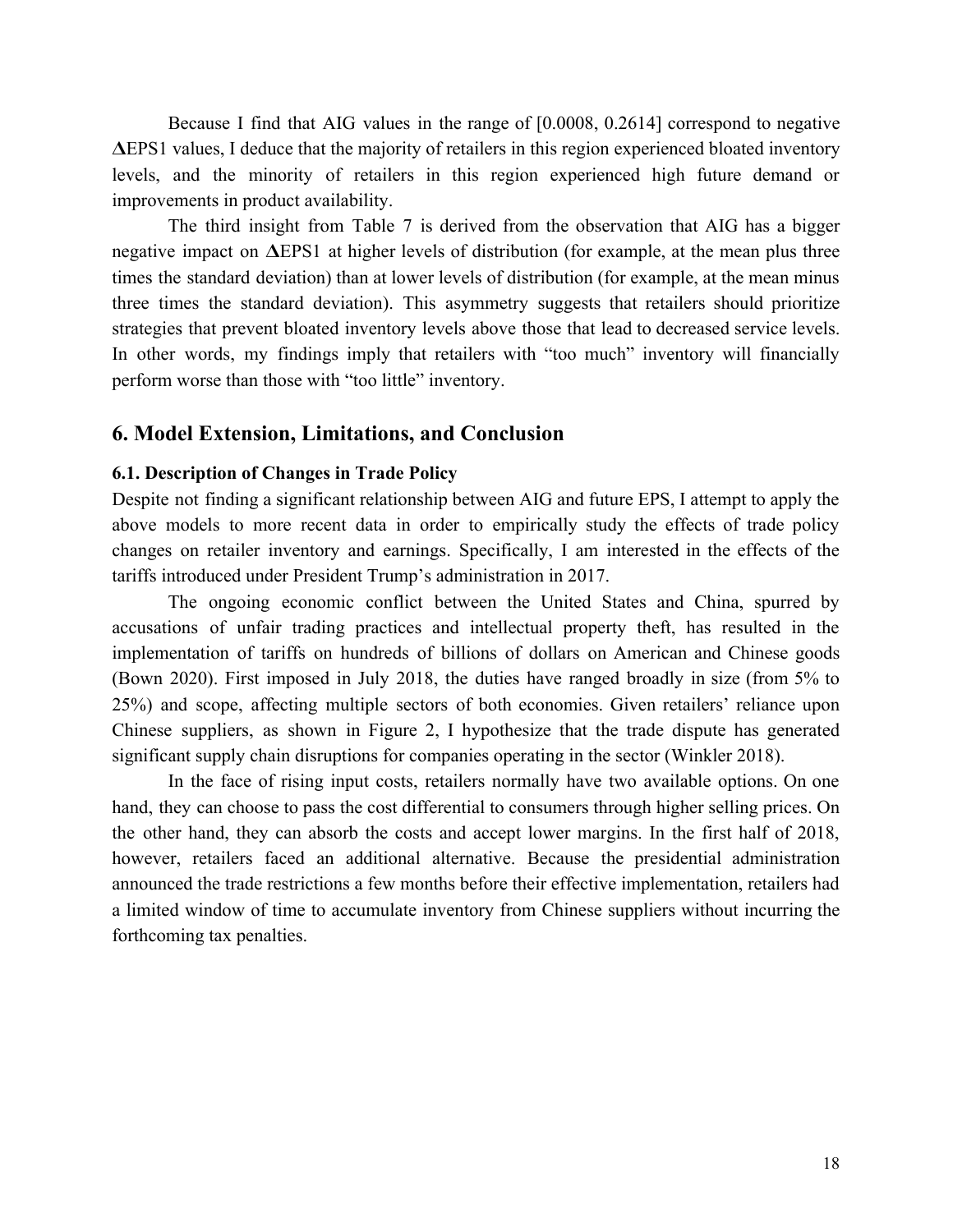

**Figure 2: Chinese Share of Total U.S. Imports, 2018**

*Notes:* In percentage terms.

In 2018, several articles in the business press reported cases of retailers making inflated inventory investments ahead of the tariffs' introduction. Reuters, for example, cited Walmart Inc, Target Corp, and TJX Companies among those who raced to purchase chinese products before the end of the year (Naidu and Baertlein 2018). The following extension attempts to determine whether this behavior generated increased abnormal inventory growth, and whether it had a material effect on retailers' profitability.

# **6.2. Testing Trade Policy Effects on Model Results**

In this section, I attempt to determine whether the above changes in trade policy negatively impacted retailer earnings through the mechanism of positive abnormal inventory growth. To do so, I follow the methodology described in §4 to recreate Equations (1c) and (2), but I apply the regression model on data from 2011 to 2016. I retrieve this data from the same Compustat file I originally constructed. Table 8 displays the resulting coefficients for the inventory and gross margin equations.

Continuing to follow my previous methods, I compute AIG and ACGM using the coefficients from the 2013 - 2018 data. To ensure results are not driven by outliers, I eliminate AIG values that are more than three standard deviations above or below the mean. The resulting values are summarized in Table 9.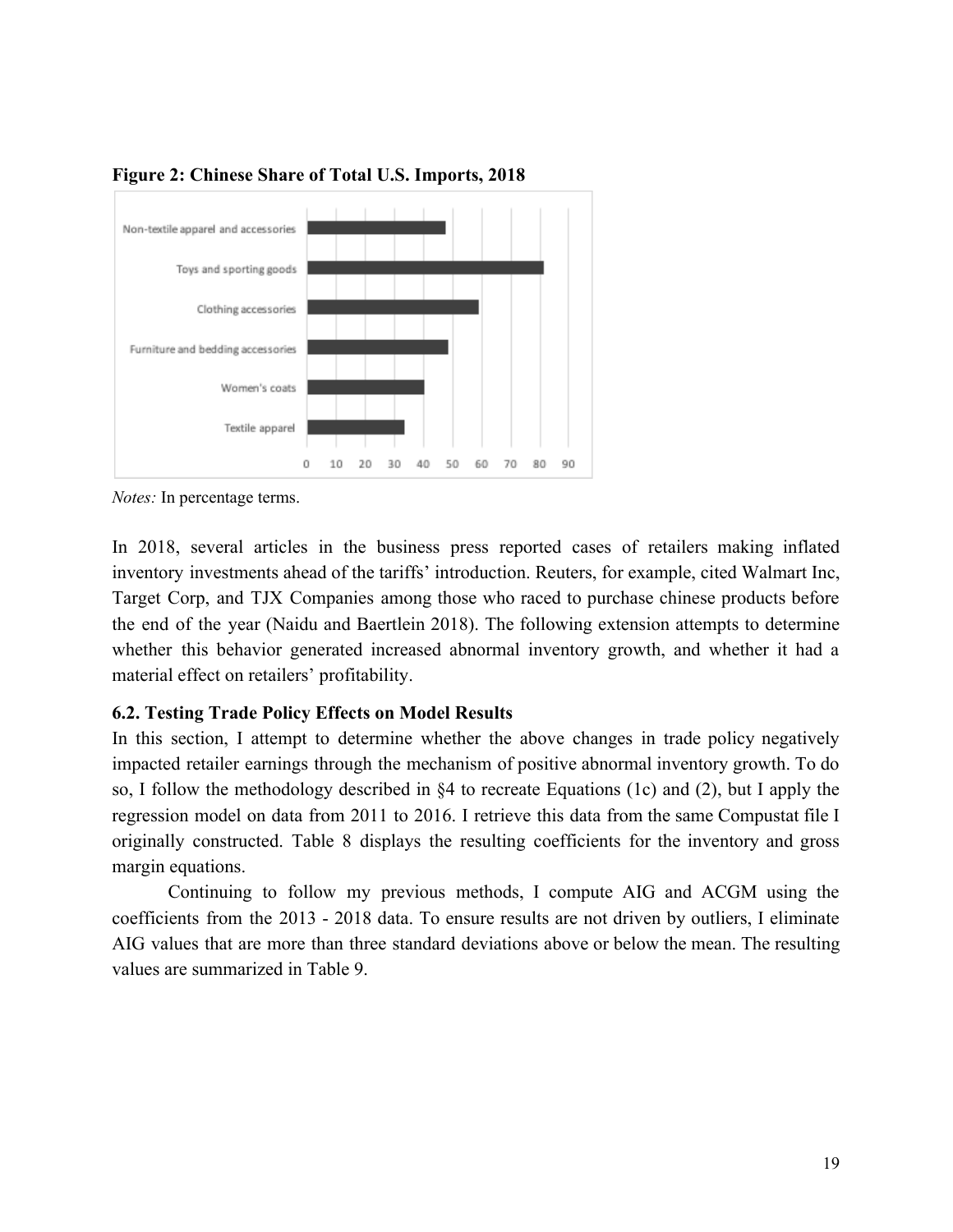|                |                                                          |                                 |             | Retail industry segment | Home<br>Food merchandise furnishing Miscellaneous<br>retail<br>stores |             |  |  |  |  |  |  |
|----------------|----------------------------------------------------------|---------------------------------|-------------|-------------------------|-----------------------------------------------------------------------|-------------|--|--|--|--|--|--|
| Equation       | Variables                                                | Apparel and<br>accessory stores | stores      | General<br>stores       |                                                                       |             |  |  |  |  |  |  |
| Equation (1c)  | Intercept                                                | $0.022***$                      | 0.006       | $0.017**$               | 0.009                                                                 | $0.010*$    |  |  |  |  |  |  |
|                |                                                          | (0.006)                         | (0.007)     | (0.008)                 | (0.007)                                                               | (0.006)     |  |  |  |  |  |  |
|                | $\Delta is_{it-1}$                                       | $-0.198**$                      | 0.028       | 0.058                   | $-0.047$                                                              | $0.193*$    |  |  |  |  |  |  |
|                |                                                          | (0.096)                         | (0.124)     | (0.190)                 | (0.122)                                                               | (0.116)     |  |  |  |  |  |  |
|                | $\boldsymbol{\Delta} \boldsymbol{c} \boldsymbol{s}_{it}$ | $0.770***$                      | $0.286*$    | $0.692***$              | $0.682***$                                                            | $0.507***$  |  |  |  |  |  |  |
|                |                                                          | (0.085)                         | (0.146)     | (0.105)                 | (0.121)                                                               | (0.111)     |  |  |  |  |  |  |
|                | $\Delta g m_{it}$                                        | $0.329**$                       | $-1.687$    | 0.300                   | 0.215                                                                 | 0.389       |  |  |  |  |  |  |
|                |                                                          | (0.138)                         | (1.064)     | (0.397)                 | (0.377)                                                               | (0.293)     |  |  |  |  |  |  |
|                | $\pmb{\Delta} {\mathcal{CS}}_{it\text{-}1}$              | 0.103                           | $0.318*$    | $-0.096$                | 0.134                                                                 | 0.064       |  |  |  |  |  |  |
|                |                                                          | (0.073)                         | (0.189)     | (0.174)                 | (0.183)                                                               | (0.111)     |  |  |  |  |  |  |
|                | $\Delta p i_{i+1}$                                       | $-0.022$                        | 0.008       | 0.023                   | 0.056                                                                 | 0.045       |  |  |  |  |  |  |
|                |                                                          | (0.054)                         | (0.080)     | (0.091)                 | (0.053)                                                               | (0.060)     |  |  |  |  |  |  |
|                | $\varDelta\!g_{_{it}}$                                   | $-0.007$                        | $-0.585***$ | 0.061                   | $-0.133$                                                              | $-0.324***$ |  |  |  |  |  |  |
|                |                                                          | (0.091)                         | (0.186)     | (0.046)                 | (0.148)                                                               | (0.114)     |  |  |  |  |  |  |
|                | $\triangle \textit{caps}_{it-1}$                         | 0.066                           | 0.035       | $-0.010$                | 0.094                                                                 | $-0.032$    |  |  |  |  |  |  |
|                |                                                          | (0.051)                         | (0.104)     | (0.085)                 | (0.116)                                                               | (0.110)     |  |  |  |  |  |  |
| Equation $(2)$ | Intercept                                                | $-0.010**$                      | 0.002       | $-0.007**$              | $-0.001$                                                              | $-0.002$    |  |  |  |  |  |  |
|                |                                                          | (0.004)                         | (0.001)     | (0.003)                 | (0.003)                                                               | (0.002)     |  |  |  |  |  |  |
|                | $\Delta gm_{it-1}$                                       | $-0.069$                        | 0.125       | 0.139                   | $0.383**$                                                             | $0.300***$  |  |  |  |  |  |  |
|                |                                                          | (0.106)                         | (0.117)     | (0.111)                 | (0.158)                                                               | (0.108)     |  |  |  |  |  |  |
|                | $\Delta cs_{it}$                                         | $-0.346***$                     | $-0.018$    | 0.025                   | $-0.085$                                                              | $-0.034$    |  |  |  |  |  |  |
|                |                                                          | (0.110)                         | (0.031)     | (0.045)                 | (0.071)                                                               | (0.034)     |  |  |  |  |  |  |
|                | $\Delta$ is <sub>it</sub>                                | $0.168*$                        | $-0.046$    | 0.031                   | 0.041                                                                 | $0.072**$   |  |  |  |  |  |  |
|                |                                                          | (0.089)                         | (0.034)     | (0.050)                 | (0.088)                                                               | (0.029)     |  |  |  |  |  |  |
|                | $\boldsymbol{n}$                                         | 201                             | 59          | 75                      | 88                                                                    | 100         |  |  |  |  |  |  |

**Table 8: Estimation Results of Equations (1c) and (2) for Each Retail Segment, 2011-2016**

*Notes:* All regressions are run after controlling for panel specific autocorrelation and heteroskedasticity. \*\*\* p<0.01, \*\* p<0.05, \* p<0.1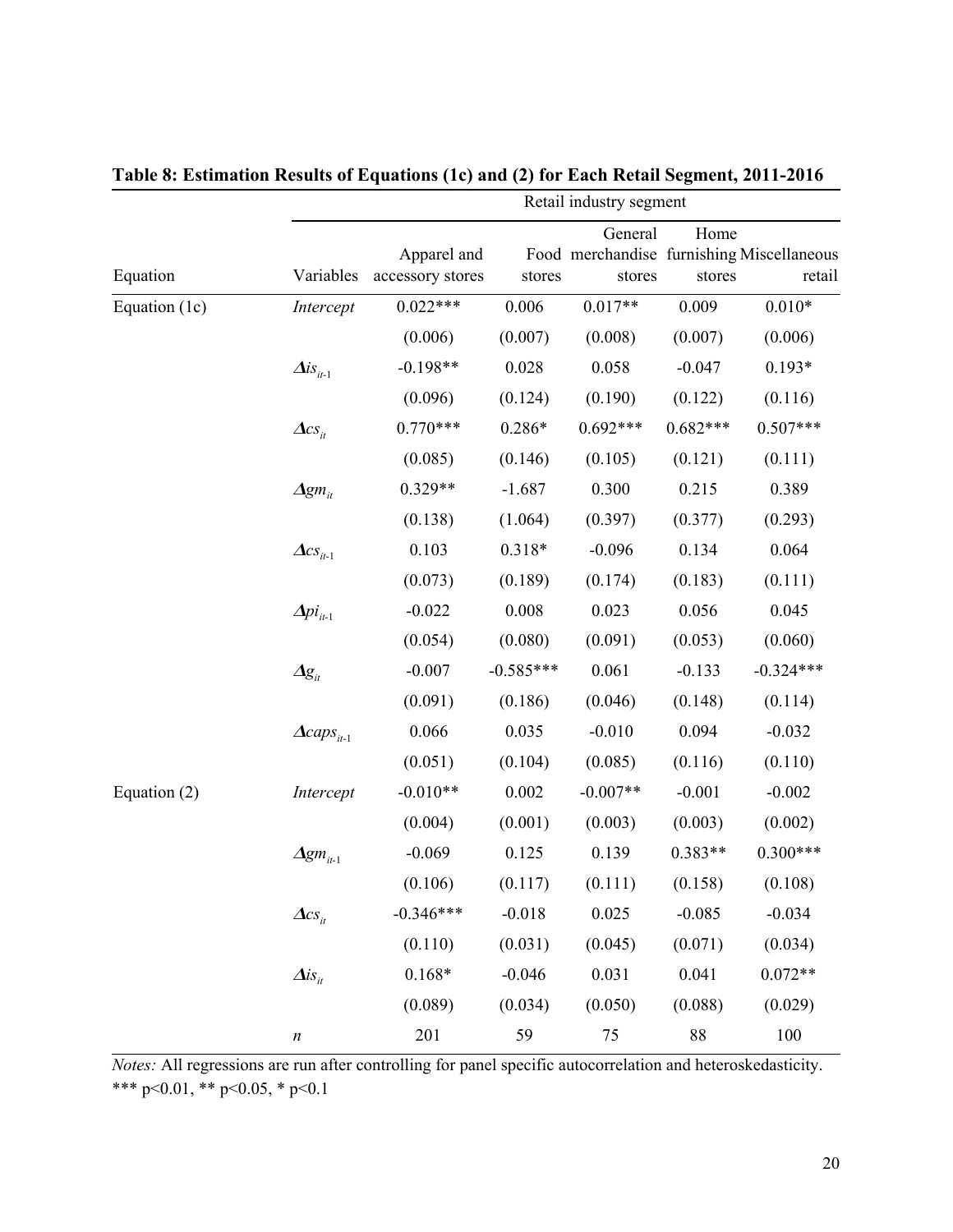| Definitions                                       | Variables                        | Mean    | Standard<br>deviation | Min      | Max   |
|---------------------------------------------------|----------------------------------|---------|-----------------------|----------|-------|
| Actual inventory growth                           | $\{IS_i/IS_{i+1}-1\}$            | 1.38    | 7.33                  | $-23.02$ | 36.43 |
| Expected inventory growth                         | $\{\exp(E(\Delta is_{it})) -1\}$ | $-0.86$ | 5.57                  | $-16.49$ | 29.88 |
| Abnormal inventory growth                         | $AIG_{it}$                       | 2.24    | 4.79                  | $-16.23$ | 23.30 |
| Abnormal change in gross margin $ACGM_{\text{H}}$ |                                  | $-0.33$ | 1.06                  | $-10.05$ | 3.46  |

**Table 9: Definitions and Summary Statistics of IG, EIG, AIG, and ACGM for 2013-2018**

*Notes*: Descriptive statistics are based on sample size n = 357 observations and are in percentage terms.

Next, I estimate regression coefficients for the five Models in Equation (3) using data from 2013 to 2018. I report these coefficients in Table 10. Lastly, using the updated AIG distribution and coefficients, I construct Figure 3.

|                              |                |                |                | Dependent variable: $\triangle EPSI$ |              |  |  |  |  |  |
|------------------------------|----------------|----------------|----------------|--------------------------------------|--------------|--|--|--|--|--|
| <b>Independent Variables</b> | Model 1        | Model 2        | Model 3        | Model $4(a)$                         | Model $4(b)$ |  |  |  |  |  |
| Intercept                    | $-0.028$       | $-0.013$       | $-0.024$       | 0.018                                | 0.022        |  |  |  |  |  |
|                              | (0.031)        | (0.029)        | (0.031)        | (0.058)                              | (0.058)      |  |  |  |  |  |
| $\Delta EPSI_{it-l}$         | $0.782**$      | $0.808**$      | $0.794**$      | $0.800**$                            | $0.776**$    |  |  |  |  |  |
|                              | (0.371)        | (0.372)        | (0.365)        | (0.355)                              | (0.374)      |  |  |  |  |  |
| $AIG_{it-1}$                 |                | 0.125          | 0.090          | 0.077                                | 0.082        |  |  |  |  |  |
|                              |                | (0.268)        | (0.271)        | (0.259)                              | (0.260)      |  |  |  |  |  |
| $AIG2it-1$                   |                | $-5.148*$      | $-4.918*$      | $-4.856*$                            | $-4.844*$    |  |  |  |  |  |
|                              |                | (2.758)        | (2.784)        | (2.512)                              | (2.533)      |  |  |  |  |  |
| $ACGM_{it-l}$                |                |                | 2.485*         | $2.517*$                             | $2.531*$     |  |  |  |  |  |
|                              |                |                | (1.476)        | (1.498)                              | (1.504)      |  |  |  |  |  |
| $Acc_{it-l}$                 | $-0.818*$      | $-0.764*$      | $-0.857*$      | $-0.922**$                           | $-0.852*$    |  |  |  |  |  |
|                              | (0.434)        | (0.431)        | (0.447)        | (0.460)                              | (0.463)      |  |  |  |  |  |
| $\Delta Acc_{it-l}$          |                |                |                |                                      | $-0.116$     |  |  |  |  |  |
|                              |                |                |                |                                      | (0.238)      |  |  |  |  |  |
| Segment dummies              | N <sub>0</sub> | N <sub>0</sub> | N <sub>0</sub> | Yes                                  | Yes          |  |  |  |  |  |
| $\boldsymbol{n}$             | 357            | 357            | 357            | 357                                  | 357          |  |  |  |  |  |

**Table 10: Relationship Between AIG and One-Year-Ahead Earnings, 2013-2018**

\*\*\* p<0.01, \*\* p<0.05, \* p<0.1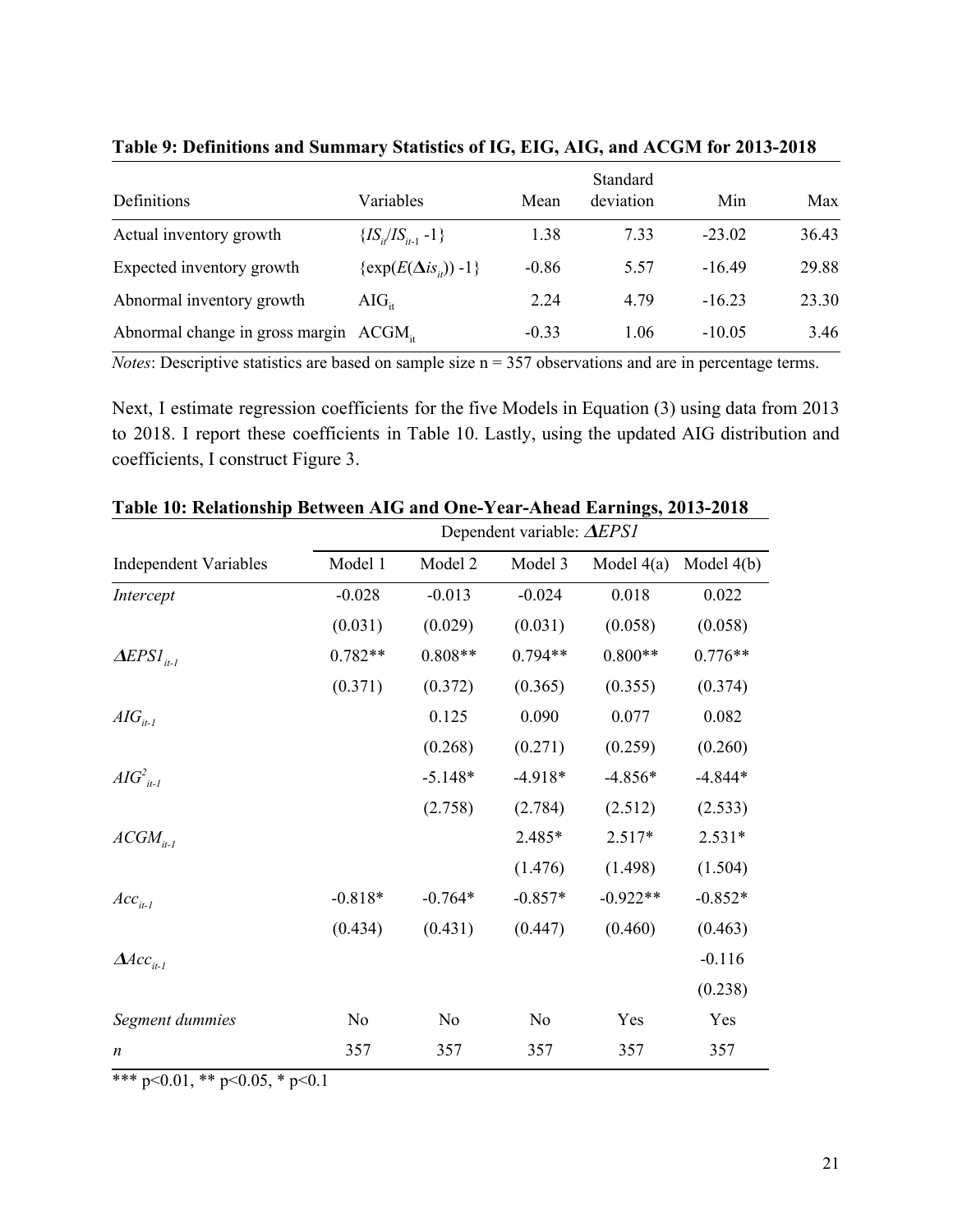The results of the model extension differ significantly both from the results described in §5, as well as those of Kesavan and Mani (2013). Comparing Table 9 to Table 5, I find that the average actual inventory per store growth is 867% higher in the 2013-2018 sample than in the 2004-2009 sample. Additionally, I find that, although AIG has a wider range in the 2004-2009 sample [-30.68, 33.37] than in the 2013-2018 sample [-16.23, 23.30], the mean AIG is 2700% higher in the latter period.

A notable limitation of the methodology I follow is the requirement of at least five years of consecutive data in order to calculate the lagged variables in the regression. Because the tariffs were not implemented until the latter half of the 2013-2018 test sample, it becomes difficult to discern whether the growth in AIG was a direct result of the changes in trade policy. However, I do find that the median AIG increased from 1.08% to 2.33% from 2016 to 2017, which provides some support that the tariffs incentivized retailers to accumulate inventory.

Unlike the results in Table 6, Table 10 shows a significant, negative correlation between the squared AIG term and change in EPS1, which supports an inverted-U relationship between the two variables. The larger magnitude of the squared AIG term increases the steepness of the curve on both sides of the turning point, suggesting that AIG had a stronger negative impact on retailers' earnings during the 2013-2018 period than during the 2004-2009 period. I conclude that the positive AIG region of Figure 3 is dominated by retailers with bloated inventory, while the negative AIG region is dominated by retailers that either anticipated low demand, or retailers that experienced supply chain disruptions. Interestingly, the R-squared value of Model 4(b) in Table 10 ( $r = 0.2656$ ) is over three times higher that of Model 4(b) in Table 6 ( $r = 0.0829$ ). This indicates that the model is a more accurate predictor of change in EPS1 during the 2013-2018 period.



**Figure 3: Relationship Between AIG and One-Year-Ahead Earnings, 2013-2018**

#### **6.3. Limitations**

In this section, I explore potential explanations for the differences between my results and those of Kesavan and Mani (2013). First, based on the discrepancies in the summary statistics displayed in Table 2, I conjecture that the data sample I used contained slightly different firm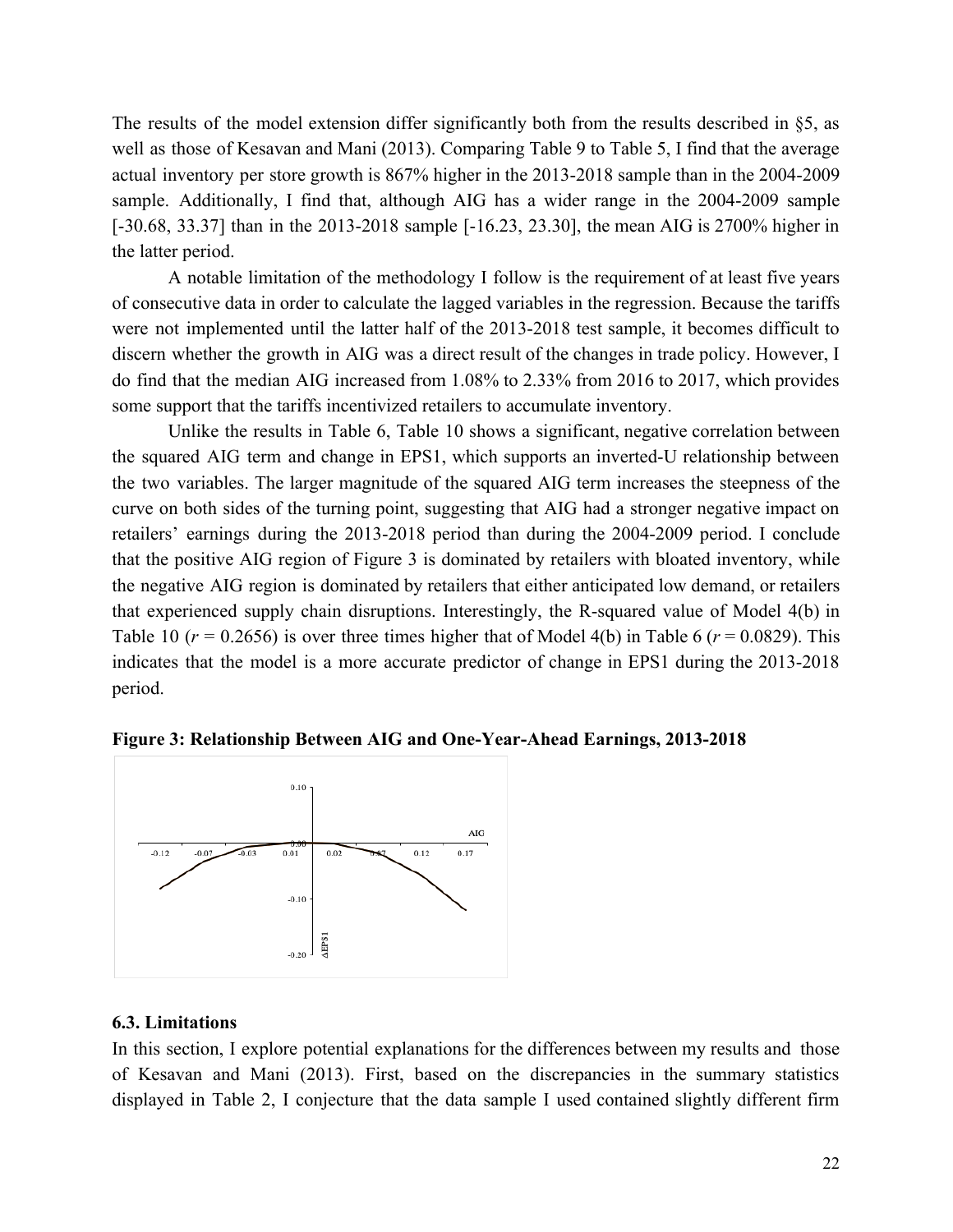observations. As mentioned in §3.1, I was unable to rely on the Compustat annual footnote code to eliminate retailers that were involved in mergers or acquisitions. Because my overall sample comprises a larger number of firm observations than Kesavan and Mani (2013)'s, I conclude that I may have failed to remove all retails involved in M&A activity during the study period.

Another explanation behind the variance in the summary statistics could be the merging of the Compustat data files. Due to a lack of access to the Wharton Research Data Services (WRDS) database, I used the Center for Research in Security Prices (CRSP) database as my source. To test whether my merged file differed significantly from the WRDS-sourced data, I compared some of the variables in my file to those of a sample from WRDS. While some of the variables were exactly the same between the two datasets, others had slight variations (despite following the same methodology to generate all variables).

Due to the differences in the underlying sample, it becomes difficult to discern whether the incongruence between my regression results and those of Kesavan and Mani (2013) is a result of the data or of my methodology. However, it is unlikely that the two samples differed enough to generate such noticeable dissimilarities in the significance of the regression coefficients, so I believe there may be aspects of my methodology that do not accurately follow that of Kesavan and Mani (2013). The authors do not mention the software commands that were used to generate their coefficient results, so it remains unclear whether my use of the *regress* command in Stata is correct. To ensure the significance of my coefficients was not erroneously affected by the use of the *regress* command, I ran the model using a series of other Stata commands, including *xtreg* and *xtregar*. The resulting AIG coefficients remained insignificant.

#### **6.4. Conclusion**

This paper attempts to recreate the regression model originally presented in Kesavan and Mani (2013) to analyze the relationship between AIG and one-year-ahead EPS for U.S. public retailers during the period from 2004 to 2009. My replication does not find a significant statistical relationship between the two variables, indicating variances in the sample selection and methodology of the two papers.

In addition, I discuss a potential extension by applying Kesavan and Mani (2013)'s regression model to recent data, spanning the period of 2016 to 2018. I use this extension to test whether the model yields different results as a function of policy changes introduced over time. Specifically, I focus my analysis on the trade dispute between the U.S. and China due the retail industry's reliance on Chinese exports. I find a significant inverted-U relationship between AIG and future EPS when applying the same regression model to recent data, suggesting that inventory had a greater impact on earnings during this time period compared to that of the 2004-2009 period.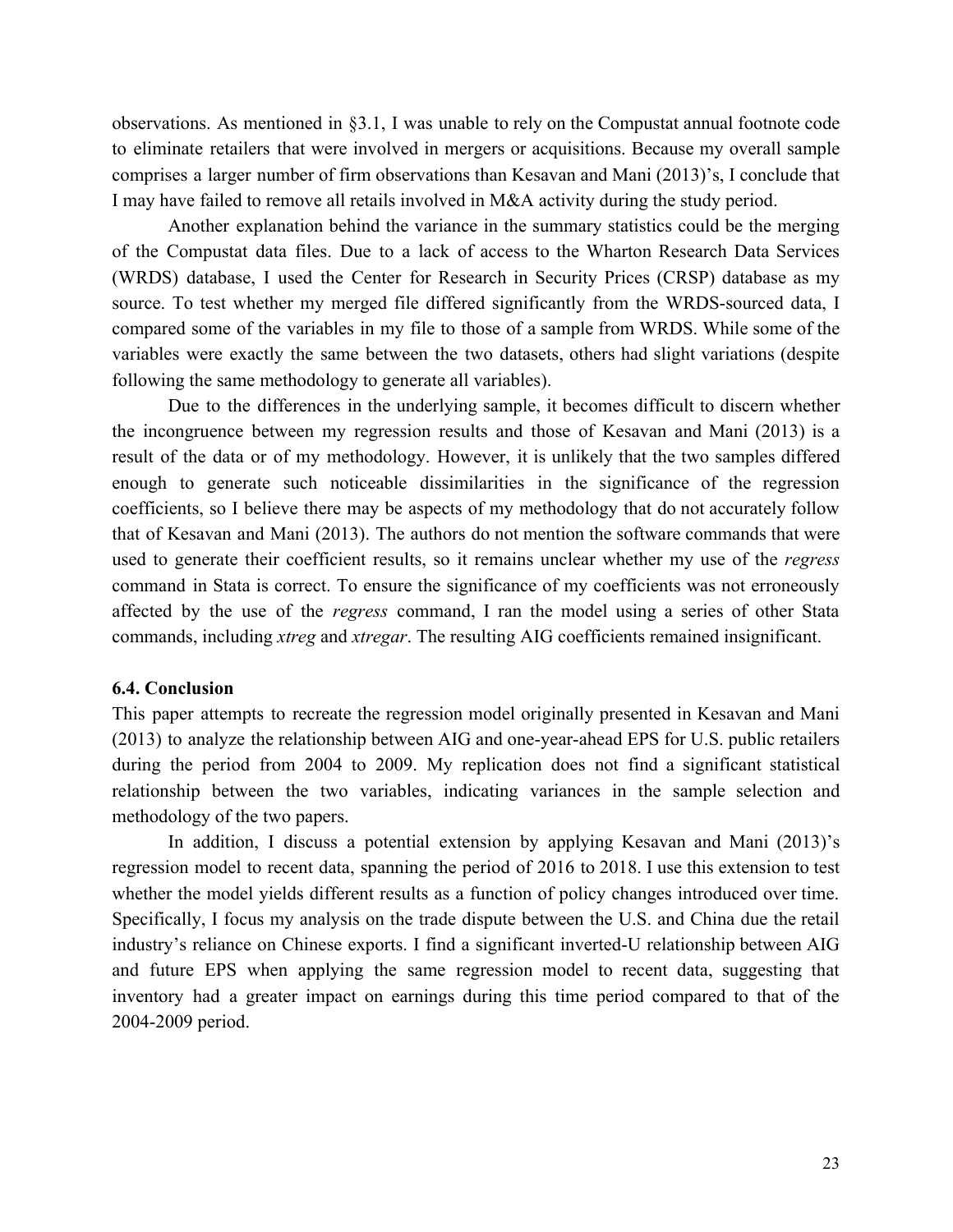# **References**

- Abarbanell JS, Bushee BJ (1997) [Fundamental](https://www-jstor-org.ezproxy.uvm.edu/stable/2491464?sid=primo&origin=crossref&seq=2#metadata_info_tab_contents) analysis, future earnings, andsStock prices. *[Journal](https://www-jstor-org.ezproxy.uvm.edu/stable/2491464?sid=primo&origin=crossref&seq=2#metadata_info_tab_contents) of [Accounting](https://www-jstor-org.ezproxy.uvm.edu/stable/2491464?sid=primo&origin=crossref&seq=2#metadata_info_tab_contents) Research.* [35\(1\):1-24.](https://www-jstor-org.ezproxy.uvm.edu/stable/2491464?sid=primo&origin=crossref&seq=2#metadata_info_tab_contents)
- Alan Y, Gao GP, Gaur V (2014) Does inventory [productivity](https://pubsonline.informs.org/doi/abs/10.1287/mnsc.2014.1897) predict future stock returns? A retailing industry [perspective.](https://pubsonline.informs.org/doi/abs/10.1287/mnsc.2014.1897) *[Management](https://pubsonline.informs.org/doi/abs/10.1287/mnsc.2014.1897) Science*. [60\(10\):2416-2434.](https://pubsonline.informs.org/doi/abs/10.1287/mnsc.2014.1897)
- Anderson ET, [Fitzsimons](https://pubsonline.informs.org/doi/pdf/10.1287/mnsc.1060.0577) GJ, Simester D (2006) Measuring and mitigating the costs of stockouts. *[Management](https://pubsonline.informs.org/doi/pdf/10.1287/mnsc.1060.0577) Science*. [52\(11\):1751-1763.](https://pubsonline.informs.org/doi/pdf/10.1287/mnsc.1060.0577)
- Bernard V, Noel J (1991) Do inventory [disclosures](https://journals-sagepub-com.ezproxy.uvm.edu/doi/pdf/10.1177/0148558X9100600202) predict sales and earnings. *Journal of [Accounting,](https://journals-sagepub-com.ezproxy.uvm.edu/doi/pdf/10.1177/0148558X9100600202) [Auditing](https://journals-sagepub-com.ezproxy.uvm.edu/doi/pdf/10.1177/0148558X9100600202) & Finance*[.](https://journals-sagepub-com.ezproxy.uvm.edu/doi/pdf/10.1177/0148558X9100600202) 6(2).
- Biggart T, Gargeya VB (2002) Impact of JIT on [inventory](https://libres.uncg.edu/ir/uncg/f/V_Gargeya_Impact_2002.pdf) to sales ratios. *Industrial [Management](https://libres.uncg.edu/ir/uncg/f/V_Gargeya_Impact_2002.pdf) & Data [Systems](https://libres.uncg.edu/ir/uncg/f/V_Gargeya_Impact_2002.pdf)*. 102(4): [197-202](https://libres.uncg.edu/ir/uncg/f/V_Gargeya_Impact_2002.pdf)
- Billesbach T, Hayen R (1994) Long-term impact of just-in-time on inventory [performance](https://search.proquest.com/docview/199875958/fulltextPDF/11AC15E1BEED41EFPQ/1?accountid=14679) measures. *Journal of Production and Inventory [Management.](https://search.proquest.com/docview/199875958/fulltextPDF/11AC15E1BEED41EFPQ/1?accountid=14679)* 35(1): [62–67](https://search.proquest.com/docview/199875958/fulltextPDF/11AC15E1BEED41EFPQ/1?accountid=14679)
- Bown CP (2020, February 14) US-China trade war tariffs: An up-to-date chart. *Peterson Institute for International Economics.*

<https://www.piie.com/research/piie-charts/us-china-trade-war-tariffs-date-chart>

- Cannon AR (2008) Inventory [improvement](https://reader.elsevier.com/reader/sd/pii/S092552730800220X?token=4B6A8A2155E41325553839E7C8849C2E8DEDC05567BAF2C5FF4092685A2224D94765F7F532BD053E9E0F8AC1380E7E43) and financial performance. *[International](https://www.sciencedirect.com/science/journal/09255273) Journal of [Production](https://www.sciencedirect.com/science/journal/09255273) Economics*. [115\(2](https://www.sciencedirect.com/science/journal/09255273/115/2)): 581-593.
- Chen H, Murray FZ, Wu OQ (2007) U.S. retail and wholesale inventory performance from 1981 to 2004. *Manufacturing Service Operations Managemen*t. 9(4):430–456.
- Eroglu C, Hofer C (2011) Lean, leaner, too lean? The [inventory-performance](https://www.sciencedirect.com/science/article/pii/S0272696310000367#bib10) link revisited. [Journal](https://www.sciencedirect.com/science/journal/02726963) of Operations [Management](https://www.sciencedirect.com/science/journal/02726963). [Volume](https://www.sciencedirect.com/science/journal/02726963/29/4) 29, Issue 4, May 2011, Pages 356-369
- Fama, EF (1970). Efficient Capital Markets: A Review of Theory and [Empirical](https://www-jstor-org.ezproxy.uvm.edu/stable/2325486?seq=1#metadata_info_tab_contents) Work. *The [Journal](https://www-jstor-org.ezproxy.uvm.edu/stable/2325486?seq=1#metadata_info_tab_contents) of [Finance.](https://www-jstor-org.ezproxy.uvm.edu/stable/2325486?seq=1#metadata_info_tab_contents)* 25(2): [383-417.](https://www-jstor-org.ezproxy.uvm.edu/stable/2325486?seq=1#metadata_info_tab_contents)
- Fama EF, French KR (1993) [Common](https://onlinelibrary.wiley.com/doi/10.1111/j.1540-6261.2008.01371.x) risk factors in the returns on stocks and bonds. *J. [Financ.](https://onlinelibrary.wiley.com/doi/10.1111/j.1540-6261.2008.01371.x) Econ.* [33\(1\):](https://onlinelibrary.wiley.com/doi/10.1111/j.1540-6261.2008.01371.x) 3-56.
- [Fitzsimons](https://faculty.fuqua.duke.edu/~gavan/bio/GJF_articles/stockouts_jcr_00.pdf) GJ (2000) Consumer Response to Stockouts. *Journal of [Consumer](https://faculty.fuqua.duke.edu/~gavan/bio/GJF_articles/stockouts_jcr_00.pdf) Research*. 27.
- Fullerton R, McWatters CS, Fawson (2003). An examination of the [relationships](https://www.researchgate.net/publication/222351409_An_Examination_of_the_Relationships_Between_JIT_and_Financial_Performance) between JIT and financial [performance.](https://www.researchgate.net/publication/222351409_An_Examination_of_the_Relationships_Between_JIT_and_Financial_Performance) *Journal of Operations [Management](https://www.researchgate.net/publication/222351409_An_Examination_of_the_Relationships_Between_JIT_and_Financial_Performance)*. 21: [383-404.](https://www.researchgate.net/publication/222351409_An_Examination_of_the_Relationships_Between_JIT_and_Financial_Performance)
- Gaur V, Fisher ML, Raman A (2005) An econometric analysis of inventory turnover [performance](https://www-jstor-org.ezproxy.uvm.edu/stable/20110318?seq=13#metadata_info_tab_contents) in retail [services.](https://www-jstor-org.ezproxy.uvm.edu/stable/20110318?seq=13#metadata_info_tab_contents) *[Management](https://www-jstor-org.ezproxy.uvm.edu/stable/20110318?seq=13#metadata_info_tab_contents) Science.* [51\(2\):181-194.](https://www-jstor-org.ezproxy.uvm.edu/stable/20110318?seq=13#metadata_info_tab_contents)
- Hedricks KB, Singhal VR (2009) [Demand-supply](https://pdfs.semanticscholar.org/1d75/34c5b11c62c640009e7de4d9ede97086ec9d.pdf) mismatches and stock market reaction: Evidence from excess inventory [announcements.](https://pdfs.semanticscholar.org/1d75/34c5b11c62c640009e7de4d9ede97086ec9d.pdf) *[Manufacturing](https://pdfs.semanticscholar.org/1d75/34c5b11c62c640009e7de4d9ede97086ec9d.pdf) & Service Operations Management*. [11\(3\):](https://pdfs.semanticscholar.org/1d75/34c5b11c62c640009e7de4d9ede97086ec9d.pdf) [509–524.](https://pdfs.semanticscholar.org/1d75/34c5b11c62c640009e7de4d9ede97086ec9d.pdf)
- Huson M, Nanda D (1995) The impact of Just-In-Time [manufacturing](https://pdf.sciencedirectassets.com/271694/1-s2.0-S0272696300X00071/1-s2.0-027269639500011G/main.pdf?X-Amz-Security-Token=AgoJb3JpZ2luX2VjEKz%2F%2F%2F%2F%2F%2F%2F%2F%2F%2FwEaCXVzLWVhc3QtMSJGMEQCIE5mvO46AieIgYwuTWJecSEc3ESUhgsrLC8lejHun0QWAiB%2BQrV3Olxy48nthT8SIXv0Jc94F9b1%2FNp%2FQpSc5UsYxCraAwh1EAIaDDA1OTAwMzU0Njg2NSIMRi6lh%2BP0WtSuIronKrcDlCjmXnAQIMH4aS9x3ntt3qfA4dxhpXVRmXcjiMTZjWlsntmeNsGm511My%2FmR9V%2Bc0z1AtwflkLkAKxmIuNfD41itZ%2FghzeMquld9QL3av3fEK9M6Kvgm85K5d0sMg%2BZa6OFOlBBouzYQHzTwL9f1n0pmgSQWYihr%2F50AuZdrOSen6e6mhQQ3%2BC4rzBGx4yNTNj%2FOBURl68jFaamTqd7wQVtfZXNQrtk7OaATHs%2BnxEPTfvv8ClRFl7WB3ZlYNXAcPIm57X2bB3Ecel%2BUoxzSysDdakua4%2BiZFXaP2p8UReyBpEXMJ8cv7RXBrEx3xk4F2sdOk3tkt3g%2BtigvCDfBz1n5BWaPx5Q%2B3ES%2Bt0OG4ehNJZiulwVwiIxV0mZSRoMSd4BMOxZWpYTHLlj1wRfRUOJYeCUe8ffZ6a5sX%2FtIczqVEABiF1hOr7j%2FjX8KCJB3gB2k1lKGw%2F3CiNeZTdkez4Q1ZlfYrX%2BKXhpZJhcxTbs%2FKf4pao6t%2B2vyDnAFp8EEjgJXik%2Ft%2FENLb1JcCZJjz0BkoyGjq2gz7Op9Ddckm%2BIWPimjZGjZA8dq5fhMuXvchcy2Cptt7TDrjYPsBTq1ARq9CI9KOi0qXSuC1gl%2By59TNPpZMlBo%2Ba7s2OSUIy3V9I7C7Aa7WELRuTFNTns9ek1YWNfnQrdpLgIf3WXxfjYkdEQTgPyKcAkpWq1CRQNsO6z%2FMFHQnDJYKwLxUui5Xz9G9Z9z6IUlPQNFx3vTlS%2B80k1E%2FkS5pP1ryghnwlg6fPLm3RIkiM6YJMYB8MbiiqOUccBr%2FMGHZq6NZKaVQimQgjYNzX1LC2agIrjqDhFM8g3rpNo%3D&X-Amz-Algorithm=AWS4-HMAC-SHA256&X-Amz-Date=20190917T125850Z&X-Amz-SignedHeaders=host&X-Amz-Expires=300&X-Amz-Credential=ASIAQ3PHCVTYXJGQ7TVP%2F20190917%2Fus-east-1%2Fs3%2Faws4_request&X-Amz-Signature=dad6e9d3247487db5c6cf68183104f44ec7a95925a2c04e2ffc247b3d2f58fac&hash=fe41d7b1ba01961641c75ad1d7ab6005c8d50b3bd1683efe766a48429aaea45d&host=68042c943591013ac2b2430a89b270f6af2c76d8dfd086a07176afe7c76c2c61&pii=027269639500011G&tid=spdf-f8ea2123-719d-4a7d-bd9a-a7ad137dcbda&sid=a81c7a88296e964e2a98bf589885258765edgxrqa&type=client) on firm performance. *US. [Journal](https://pdf.sciencedirectassets.com/271694/1-s2.0-S0272696300X00071/1-s2.0-027269639500011G/main.pdf?X-Amz-Security-Token=AgoJb3JpZ2luX2VjEKz%2F%2F%2F%2F%2F%2F%2F%2F%2F%2FwEaCXVzLWVhc3QtMSJGMEQCIE5mvO46AieIgYwuTWJecSEc3ESUhgsrLC8lejHun0QWAiB%2BQrV3Olxy48nthT8SIXv0Jc94F9b1%2FNp%2FQpSc5UsYxCraAwh1EAIaDDA1OTAwMzU0Njg2NSIMRi6lh%2BP0WtSuIronKrcDlCjmXnAQIMH4aS9x3ntt3qfA4dxhpXVRmXcjiMTZjWlsntmeNsGm511My%2FmR9V%2Bc0z1AtwflkLkAKxmIuNfD41itZ%2FghzeMquld9QL3av3fEK9M6Kvgm85K5d0sMg%2BZa6OFOlBBouzYQHzTwL9f1n0pmgSQWYihr%2F50AuZdrOSen6e6mhQQ3%2BC4rzBGx4yNTNj%2FOBURl68jFaamTqd7wQVtfZXNQrtk7OaATHs%2BnxEPTfvv8ClRFl7WB3ZlYNXAcPIm57X2bB3Ecel%2BUoxzSysDdakua4%2BiZFXaP2p8UReyBpEXMJ8cv7RXBrEx3xk4F2sdOk3tkt3g%2BtigvCDfBz1n5BWaPx5Q%2B3ES%2Bt0OG4ehNJZiulwVwiIxV0mZSRoMSd4BMOxZWpYTHLlj1wRfRUOJYeCUe8ffZ6a5sX%2FtIczqVEABiF1hOr7j%2FjX8KCJB3gB2k1lKGw%2F3CiNeZTdkez4Q1ZlfYrX%2BKXhpZJhcxTbs%2FKf4pao6t%2B2vyDnAFp8EEjgJXik%2Ft%2FENLb1JcCZJjz0BkoyGjq2gz7Op9Ddckm%2BIWPimjZGjZA8dq5fhMuXvchcy2Cptt7TDrjYPsBTq1ARq9CI9KOi0qXSuC1gl%2By59TNPpZMlBo%2Ba7s2OSUIy3V9I7C7Aa7WELRuTFNTns9ek1YWNfnQrdpLgIf3WXxfjYkdEQTgPyKcAkpWq1CRQNsO6z%2FMFHQnDJYKwLxUui5Xz9G9Z9z6IUlPQNFx3vTlS%2B80k1E%2FkS5pP1ryghnwlg6fPLm3RIkiM6YJMYB8MbiiqOUccBr%2FMGHZq6NZKaVQimQgjYNzX1LC2agIrjqDhFM8g3rpNo%3D&X-Amz-Algorithm=AWS4-HMAC-SHA256&X-Amz-Date=20190917T125850Z&X-Amz-SignedHeaders=host&X-Amz-Expires=300&X-Amz-Credential=ASIAQ3PHCVTYXJGQ7TVP%2F20190917%2Fus-east-1%2Fs3%2Faws4_request&X-Amz-Signature=dad6e9d3247487db5c6cf68183104f44ec7a95925a2c04e2ffc247b3d2f58fac&hash=fe41d7b1ba01961641c75ad1d7ab6005c8d50b3bd1683efe766a48429aaea45d&host=68042c943591013ac2b2430a89b270f6af2c76d8dfd086a07176afe7c76c2c61&pii=027269639500011G&tid=spdf-f8ea2123-719d-4a7d-bd9a-a7ad137dcbda&sid=a81c7a88296e964e2a98bf589885258765edgxrqa&type=client) of Operations [Management](https://pdf.sciencedirectassets.com/271694/1-s2.0-S0272696300X00071/1-s2.0-027269639500011G/main.pdf?X-Amz-Security-Token=AgoJb3JpZ2luX2VjEKz%2F%2F%2F%2F%2F%2F%2F%2F%2F%2FwEaCXVzLWVhc3QtMSJGMEQCIE5mvO46AieIgYwuTWJecSEc3ESUhgsrLC8lejHun0QWAiB%2BQrV3Olxy48nthT8SIXv0Jc94F9b1%2FNp%2FQpSc5UsYxCraAwh1EAIaDDA1OTAwMzU0Njg2NSIMRi6lh%2BP0WtSuIronKrcDlCjmXnAQIMH4aS9x3ntt3qfA4dxhpXVRmXcjiMTZjWlsntmeNsGm511My%2FmR9V%2Bc0z1AtwflkLkAKxmIuNfD41itZ%2FghzeMquld9QL3av3fEK9M6Kvgm85K5d0sMg%2BZa6OFOlBBouzYQHzTwL9f1n0pmgSQWYihr%2F50AuZdrOSen6e6mhQQ3%2BC4rzBGx4yNTNj%2FOBURl68jFaamTqd7wQVtfZXNQrtk7OaATHs%2BnxEPTfvv8ClRFl7WB3ZlYNXAcPIm57X2bB3Ecel%2BUoxzSysDdakua4%2BiZFXaP2p8UReyBpEXMJ8cv7RXBrEx3xk4F2sdOk3tkt3g%2BtigvCDfBz1n5BWaPx5Q%2B3ES%2Bt0OG4ehNJZiulwVwiIxV0mZSRoMSd4BMOxZWpYTHLlj1wRfRUOJYeCUe8ffZ6a5sX%2FtIczqVEABiF1hOr7j%2FjX8KCJB3gB2k1lKGw%2F3CiNeZTdkez4Q1ZlfYrX%2BKXhpZJhcxTbs%2FKf4pao6t%2B2vyDnAFp8EEjgJXik%2Ft%2FENLb1JcCZJjz0BkoyGjq2gz7Op9Ddckm%2BIWPimjZGjZA8dq5fhMuXvchcy2Cptt7TDrjYPsBTq1ARq9CI9KOi0qXSuC1gl%2By59TNPpZMlBo%2Ba7s2OSUIy3V9I7C7Aa7WELRuTFNTns9ek1YWNfnQrdpLgIf3WXxfjYkdEQTgPyKcAkpWq1CRQNsO6z%2FMFHQnDJYKwLxUui5Xz9G9Z9z6IUlPQNFx3vTlS%2B80k1E%2FkS5pP1ryghnwlg6fPLm3RIkiM6YJMYB8MbiiqOUccBr%2FMGHZq6NZKaVQimQgjYNzX1LC2agIrjqDhFM8g3rpNo%3D&X-Amz-Algorithm=AWS4-HMAC-SHA256&X-Amz-Date=20190917T125850Z&X-Amz-SignedHeaders=host&X-Amz-Expires=300&X-Amz-Credential=ASIAQ3PHCVTYXJGQ7TVP%2F20190917%2Fus-east-1%2Fs3%2Faws4_request&X-Amz-Signature=dad6e9d3247487db5c6cf68183104f44ec7a95925a2c04e2ffc247b3d2f58fac&hash=fe41d7b1ba01961641c75ad1d7ab6005c8d50b3bd1683efe766a48429aaea45d&host=68042c943591013ac2b2430a89b270f6af2c76d8dfd086a07176afe7c76c2c61&pii=027269639500011G&tid=spdf-f8ea2123-719d-4a7d-bd9a-a7ad137dcbda&sid=a81c7a88296e964e2a98bf589885258765edgxrqa&type=client)*. [12.](https://pdf.sciencedirectassets.com/271694/1-s2.0-S0272696300X00071/1-s2.0-027269639500011G/main.pdf?X-Amz-Security-Token=AgoJb3JpZ2luX2VjEKz%2F%2F%2F%2F%2F%2F%2F%2F%2F%2FwEaCXVzLWVhc3QtMSJGMEQCIE5mvO46AieIgYwuTWJecSEc3ESUhgsrLC8lejHun0QWAiB%2BQrV3Olxy48nthT8SIXv0Jc94F9b1%2FNp%2FQpSc5UsYxCraAwh1EAIaDDA1OTAwMzU0Njg2NSIMRi6lh%2BP0WtSuIronKrcDlCjmXnAQIMH4aS9x3ntt3qfA4dxhpXVRmXcjiMTZjWlsntmeNsGm511My%2FmR9V%2Bc0z1AtwflkLkAKxmIuNfD41itZ%2FghzeMquld9QL3av3fEK9M6Kvgm85K5d0sMg%2BZa6OFOlBBouzYQHzTwL9f1n0pmgSQWYihr%2F50AuZdrOSen6e6mhQQ3%2BC4rzBGx4yNTNj%2FOBURl68jFaamTqd7wQVtfZXNQrtk7OaATHs%2BnxEPTfvv8ClRFl7WB3ZlYNXAcPIm57X2bB3Ecel%2BUoxzSysDdakua4%2BiZFXaP2p8UReyBpEXMJ8cv7RXBrEx3xk4F2sdOk3tkt3g%2BtigvCDfBz1n5BWaPx5Q%2B3ES%2Bt0OG4ehNJZiulwVwiIxV0mZSRoMSd4BMOxZWpYTHLlj1wRfRUOJYeCUe8ffZ6a5sX%2FtIczqVEABiF1hOr7j%2FjX8KCJB3gB2k1lKGw%2F3CiNeZTdkez4Q1ZlfYrX%2BKXhpZJhcxTbs%2FKf4pao6t%2B2vyDnAFp8EEjgJXik%2Ft%2FENLb1JcCZJjz0BkoyGjq2gz7Op9Ddckm%2BIWPimjZGjZA8dq5fhMuXvchcy2Cptt7TDrjYPsBTq1ARq9CI9KOi0qXSuC1gl%2By59TNPpZMlBo%2Ba7s2OSUIy3V9I7C7Aa7WELRuTFNTns9ek1YWNfnQrdpLgIf3WXxfjYkdEQTgPyKcAkpWq1CRQNsO6z%2FMFHQnDJYKwLxUui5Xz9G9Z9z6IUlPQNFx3vTlS%2B80k1E%2FkS5pP1ryghnwlg6fPLm3RIkiM6YJMYB8MbiiqOUccBr%2FMGHZq6NZKaVQimQgjYNzX1LC2agIrjqDhFM8g3rpNo%3D&X-Amz-Algorithm=AWS4-HMAC-SHA256&X-Amz-Date=20190917T125850Z&X-Amz-SignedHeaders=host&X-Amz-Expires=300&X-Amz-Credential=ASIAQ3PHCVTYXJGQ7TVP%2F20190917%2Fus-east-1%2Fs3%2Faws4_request&X-Amz-Signature=dad6e9d3247487db5c6cf68183104f44ec7a95925a2c04e2ffc247b3d2f58fac&hash=fe41d7b1ba01961641c75ad1d7ab6005c8d50b3bd1683efe766a48429aaea45d&host=68042c943591013ac2b2430a89b270f6af2c76d8dfd086a07176afe7c76c2c61&pii=027269639500011G&tid=spdf-f8ea2123-719d-4a7d-bd9a-a7ad137dcbda&sid=a81c7a88296e964e2a98bf589885258765edgxrqa&type=client)
- Kabak IW, Schiff AI (1978) Inventory models and [management](https://search.proquest.com/docview/206793932/fulltextPDF/89BD2BCA1B4420DPQ/1?accountid=14679) objectives. *Sloan [Management](https://search.proquest.com/docview/206793932/fulltextPDF/89BD2BCA1B4420DPQ/1?accountid=14679) Review* [19\(2\):](https://search.proquest.com/docview/206793932/fulltextPDF/89BD2BCA1B4420DPQ/1?accountid=14679) 53.
- Kesavan S, Gaur V, Raman A (2010) Do inventory and gross margin data improve sales forecasts for U.S. public retailers? *Management Science*. 56(9):1519–1533.